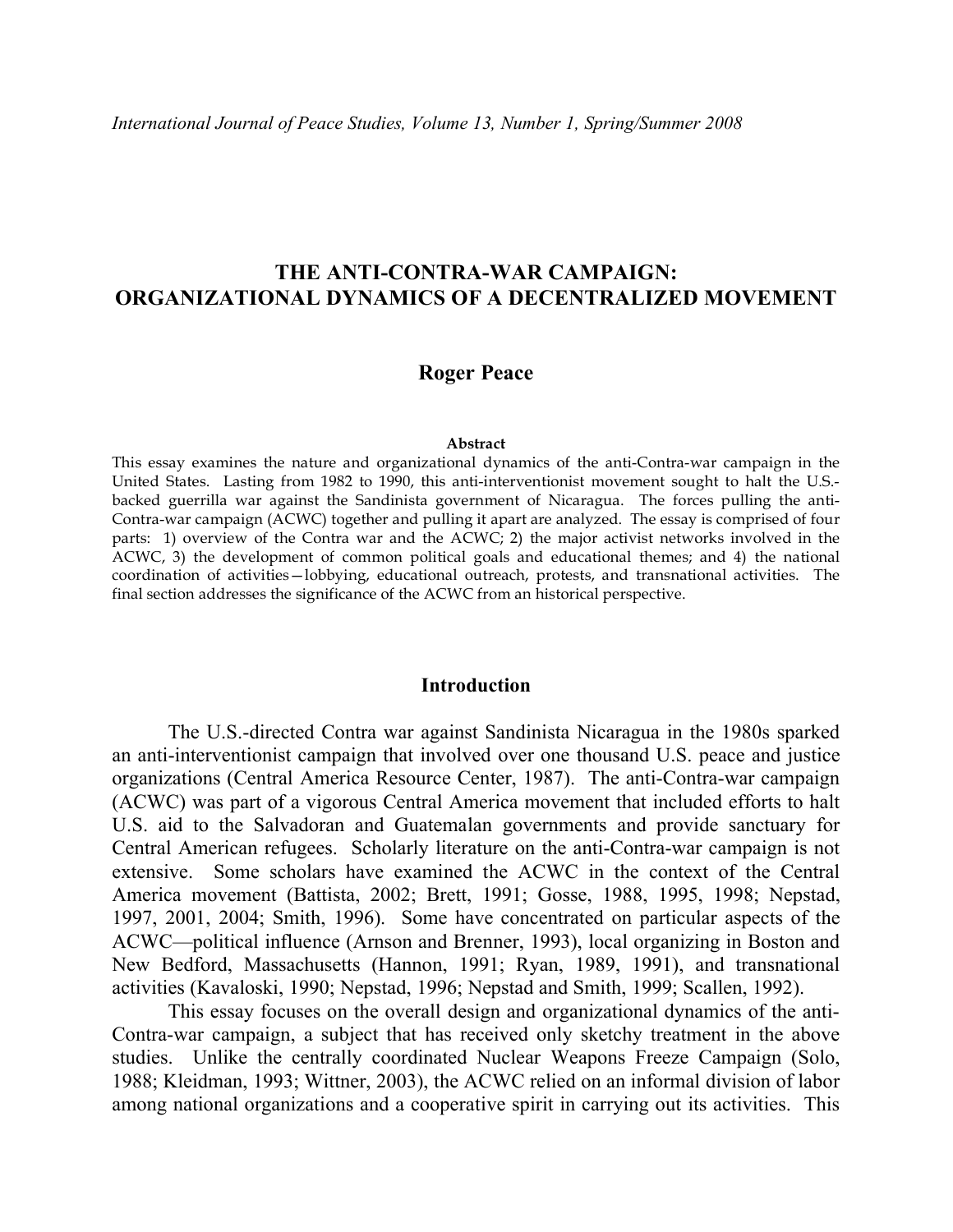essay examines 1) the major activist networks involved in the ACWC; 2) the development of common political goals and educational themes; and 3) the national coordination of activities, including lobbying, educational outreach, protests, and humanitarian-aid and sister-city projects. For students of social movements, the largely decentralized ACWC offers a study in contrasts to centrally coordinated campaigns and movements headed by charismatic leaders. For peace activists, the successes and deficiencies of the campaign's coordination arguably hold lessons for ongoing efforts to build a more united, broad-based, and influential peace movement. This essay begins with a brief review of the Contra war and the role of the anti-Contra-war campaign.

#### **The Contra War and the Anti-Contra-War Campaign**

The Contra war was an undeclared, "low-intensity" guerrilla war directed by the United States against the Sandinista government of Nicaragua, which came to power through a popularly supported revolution in July 1979. Soon after the revolution, scattered groups of former National Guardsmen of the deposed Somoza government began to form guerrilla units under the guidance of Argentine advisers. The Central Intelligence Agency (CIA) began working with these *contra-revolucionarios*, or Contras, in early 1981 and assumed full control the following year. Operating out of bases in Honduras, Costa Rica, and within Nicaragua, the Contras destroyed economic assets, attacked rural villages, kidnapped young men, and killed thousands of civilians deemed pro-Sandinista. The CIA, in addition to training, arming, and directing the Contras, conducted military actions on its own, including aerial raids against military bases and oil storage tanks, and the mining of Nicaraguan harbors in early 1984. The Reagan administration also blocked international loans to Nicaragua, imposed an economic embargo against Nicaragua in May 1985, subsidized internal opposition groups besides the Contras, sidestepped peace initiatives promoted by Latin American leaders, ignored a World Court decision in 1986 that ruled U.S. actions against Nicaragua illegal, and created a special agency, the Office of Public Diplomacy, to win U.S. public and Congressional support for its policies (LeoGrande, 1998). This agency was shut down by Congress in 1987 after the General Accounting Office found it had engaged "in prohibited, covert propaganda activities designed to influence the media and the public to support the Administration's Latin American policies" (Comptroller General Harry Van Cleve, 1987).

The Reagan administration initially claimed that the Contras were needed to stop Sandinista arms transfers to anti-government rebels in El Salvador, but lack of evidence prompted the administration to shift its emphasis to the allegedly diabolical nature of the Sandinista government (Hoffman and Lardner, 1982; Mohr, 1983). In a televised address on March 16, 1986, for example, President Ronald Reagan told the nation, "There seems to be no crime to which the Sandinistas will not stoop—this is an outlaw regime. . . .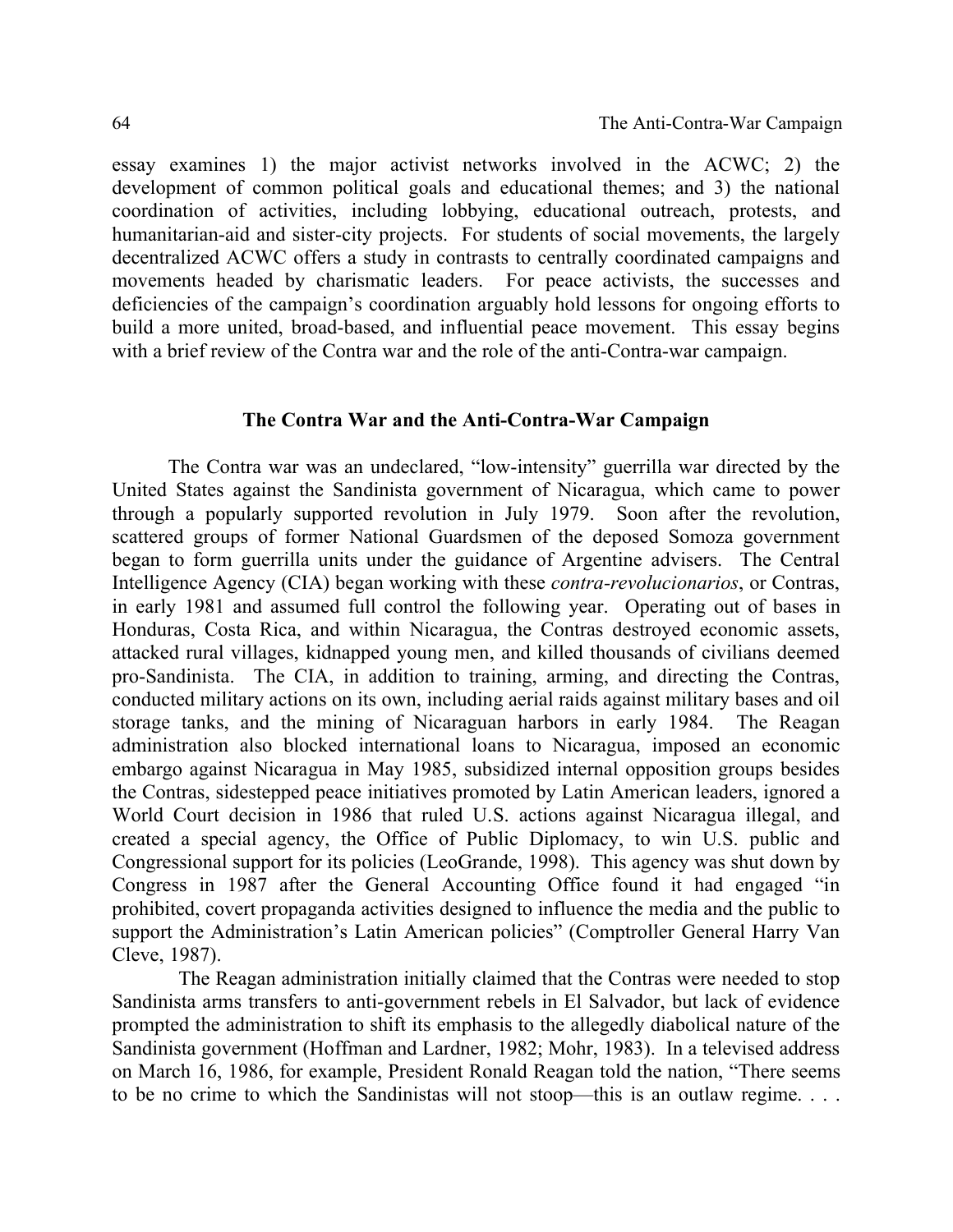Could there be any greater tragedy than for us to sit back and permit this cancer to spread, leaving my successor to face far more agonizing decisions in the years ahead?" (Reagan, 1986). The Reagan-Bush team finally achieved its goal of ousting the Sandinistas on February 25, 1990, when a majority of Nicaraguan voters chose the United Nicaraguan Opposition, headed by Violeta Barrios de Chamorro, over the Sandinista National Liberation Front (FSLN), headed by Daniel Ortega Saavadra, by a margin of 55 to 41 percent. It was not a complete victory, however, as the FSLN remained the largest single political party in the country. The cost of the eight-year Contra war was substantial: approximately 30,000 Nicaraguans killed, with thousands more maimed and wounded, 350,000 internally displaced, and nine billion dollars in economic damage (Horton, 1998, xv; Walker, 1991, 52).

The anti-Contra-war campaign took shape with the first Contra attacks in March 1982 and endured to the end of the war eight years later. Protest groups undertook a variety of activities aimed at engendering public and Congressional opposition to the war. The transnational quality of the ACWC was greater than anything previously attempted by a U.S. antiwar or anti-interventionist movement. U.S. activists delivered humanitarian aid, sent "peace witnesses" to live in and report on rural communities under attack by the Contras, organized work brigades to assist coffee and cotton harvests, facilitated the travel of tens of thousands of U.S. citizens to Nicaragua, and established more than 80 U.S.-Nicaragua sister-city partnerships (Chilsen and Rampton, 1988, 6-7). Many Americans who visited Nicaragua returned to educate their fellow citizens, helping to create a vibrant grassroots-based campaign.

The ACWC does not fit the classic model of an interest group that builds public and Congressional support until finally achieving legislative change, which more closely describes what happened with the anti-Vietnam-war movement. The ACWC achieved its main political objective of a Congressional ban on Contra aid in October 1984, due in large part to the administration's overstepping legal boundaries by mining Nicaragua's harbors. Following Reagan's landslide re-election that November, Congress backtracked and granted "non-lethal" aid to the Contras in June 1985, followed by full military aid in mid-1986. From 1987 on, Congress restricted aid to non-military supplies, which limited but did not stop Contra attacks. The Iran-Contra scandal (in which Reagan administration officials illegally sold arms to Iran and used the profits to illegally supply arms to the Contras) and the signing of the Arias peace plan by the five Central American presidents in August 1987 tipped the balance in Congress away from military aid (Arnson, 1993; LeoGrande, 1998). The ACWC lent support to Congressional opponents of the war. As noted by Cynthia J. Arnson and Philip Brenner:

Anti-contra Democrats relied on the considerable activity of groups around the country—especially in religious organizations—to convince potentially wavering members that opposition to aid would not have electoral repercussions despite the president's popularity. Even the pro-contra lobbies acknowledge "that the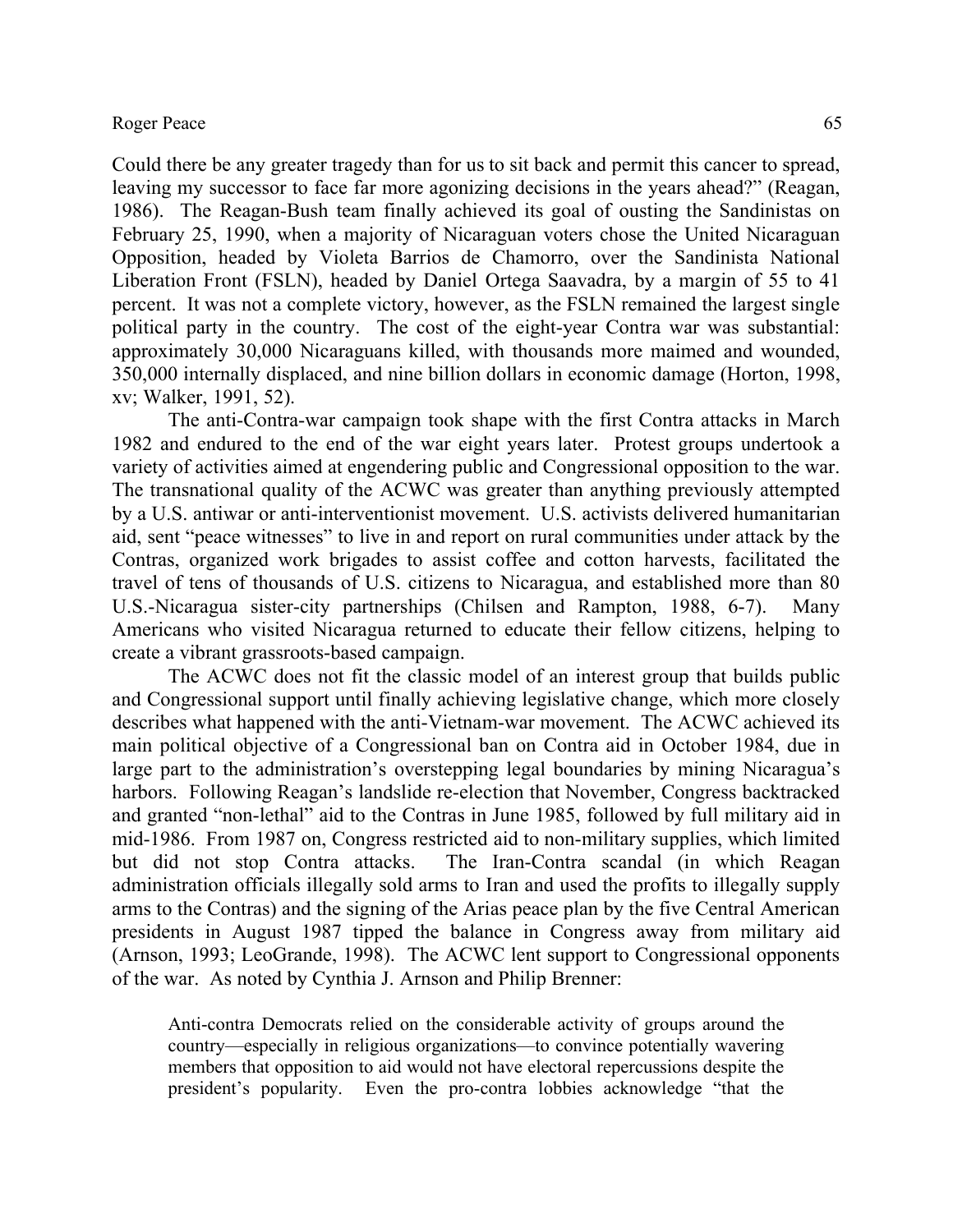strength of the anti-contra coalition was the grassroots" (Arnson and Brenner, 1993, 209).

The anti-Contra-war campaign also raised political cost of a direct U.S. attack on Nicaragua, arguably helping to deter such an attack. When Oliver North of the administration's National Security Council drew up an invasion plan in July 1985, he listed as the first problem, not Nicaraguan defenses, but U.S. public opposition. "The American people currently consider U.S. full-scale military involvement in Nicaragua as unacceptable," he wrote. North nonetheless hoped to manipulate the situation by enticing the Sandinista Army into chasing the Contras into Honduras, thereby justifying the entry of U.S. troops. "Public acceptance of a U.S. invasion of Nicaragua could change drastically should the Sandinista military invade either Honduras or Costa Rica," wrote North (1985, 50). When the Reagan administration did send U.S. troops to Honduras in March 1988, as envisioned above, hundreds of protests took place across the U.S. (Schaefer, 1988). The U.S. troops were withdrawn and the crisis did not escalate.

### **Composition of the Anti-Contra-War Campaign**

To understand the dynamics of the ACWC, it is necessary to know something about its main participants. Most activists were affiliated with Leftist, religious, and peace networks. Some were members of labor unions, feminist groups, veteran associations, and liberal civic groups such as Common Cause. These different affiliations were not mutually exclusive, as many activists identified with more than one. Each of the three main networks provided activists with a larger sense of identity, camaraderie, tradition, and visions of change beyond immediate issues; hence their drawing power.

The socialist oriented Left had a natural affinity with the Leftist Sandinista Revolution. Even before the Sandinistas triumphed, solidarity committees began to form in Europe and the U.S. The main solidarity organization in the U.S., Nicaragua Network, was established at a conference in Washington, D.C., in February 1979, with representatives of the FSLN (Sandinista National Liberation Front) on hand. The conference issued a statement declaring that "the United States government bears a direct responsibility for the long suffering of the Nicaraguan people" and that the "people of the United States have a special responsibility to show concrete solidarity with the Nicaraguan people, and to work to make the U.S. government end all forms of intervention in Nicaragua" (Nicaragua Network, 1979). Nicaragua Network grew to encompass sixty loosely affiliated local groups. An offshoot of Nicaragua Network, Nicaragua Exchange, organized work brigades to assist coffee and cotton harvests in Nicaragua.

In June 1981, Michael Harrington, president of the Democratic Socialists of America, visited Nicaragua as a member of the Socialist International. He wrote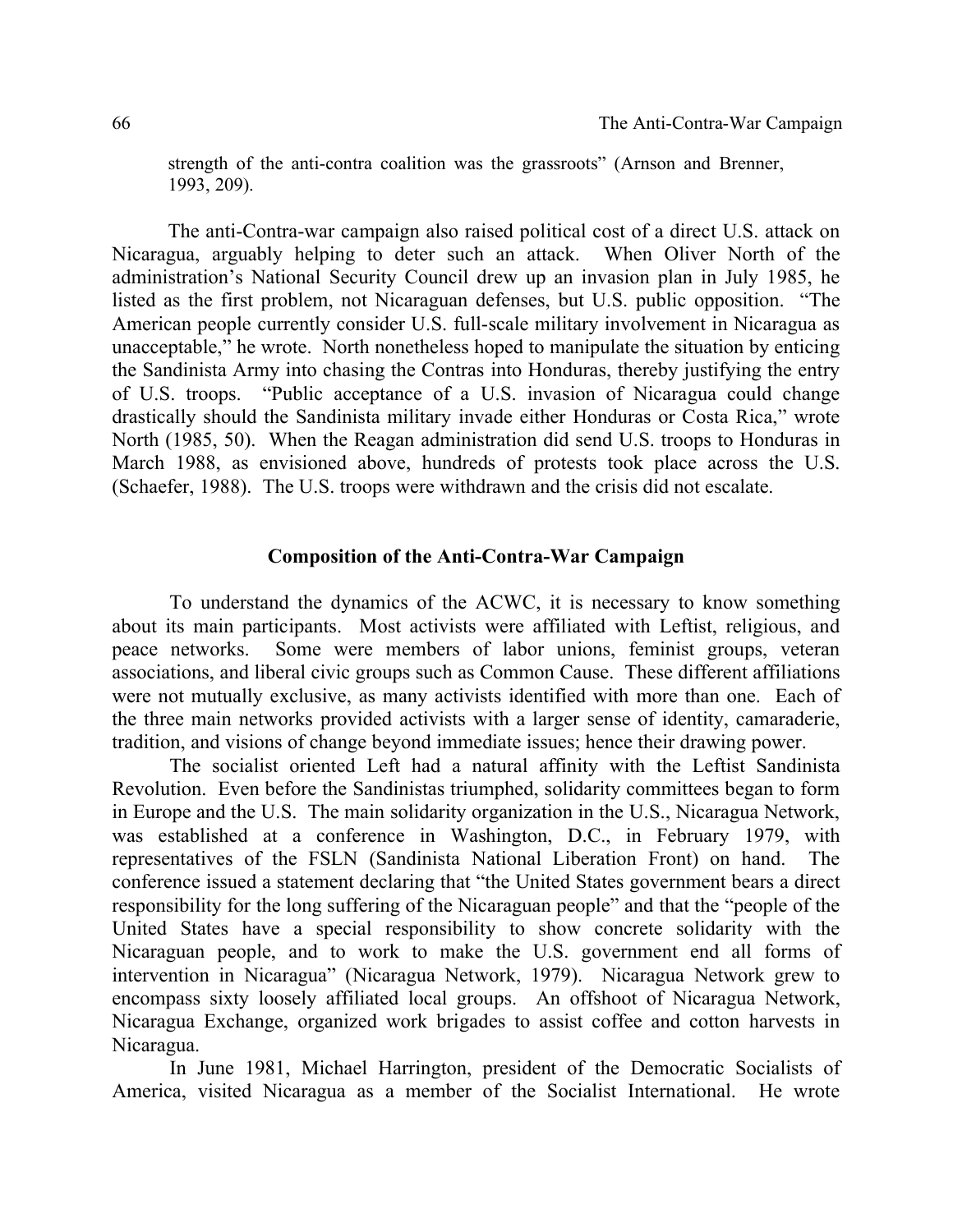encouragingly of the possibility of a humanistic and democratic socialism in Nicaragua and the potential for raising the standard of living and empowering citizens through democratic institutions. Sandinista Nicaragua, Harrington opined (1981, 313), could become the "good domino," a model for other impoverished nations in the region. A decade earlier, many Leftists had placed their hopes in the democratically elected Allende government of Chile, only to see this government overthrown and replaced by a U.S. backed military dictatorship in 1973. The election of Ronald Reagan as president in 1980 prompted fears that Nicaragua would suffer a similar fate. The Republican platform (1980) tacitly endorsed the overthrow of the Sandinista government, stating, "we will support the efforts of the Nicaraguan people to establish a free and independent government."

Religious-based activist organizations involved in the ACWC included longestablished groups such as the American Friends Service Committee (AFSC) and Fellowship of Reconciliation, and new groups such as the Catholic based Religious Task Force on Central America (RTFCA), the Protestant based Inter-Religious Task Force on Central America (IRTFCA), and Witness for Peace (WFP). These and other activist groups worked with denominational peace and justice committees, U.S. missionaries in Central America, and Nicaraguan religious leaders to involve the liberal U.S. religious community in Central America issues. Nicaraguan leaders such as Rev. Gustavo Parajón, head of the Council of Protestant Churches, and Father Miguel d'Escoto Brockmann, Nicaraguan Minister of Foreign Relations, issued frequent, urgent appeals to U.S. Christians. "They ask us to do all we can in the United States to counter U.S. policies," said Rev. Anthony D. Bellagamba, executive director of the U.S. Catholic Missions Association (Omang, 1984). Between 1982 and 1984, over 20 U.S. Protestant denominations, Catholic orders, and ecumenical organizations responded with statements opposing U.S. intervention in Nicaragua and the region (IRTFCA, 1984). WFP was formed in 1983 for the purpose of sending U.S. citizens to accompany Nicaraguans in communities threatened by Contra attacks—a nonviolent direct action that was more than symbolic (Griffin-Nolan, 1991). Most religious-based activist groups adopted neutral, rather than solidarity, positions toward the Sandinista government, but expressed solidarity with the Nicaraguan people. They were generally sympathetic toward Sandinista reform programs in health care, education, and land reform deemed to be in the interest of the poor majority (Brett, 2003, 110-11).

The network of peace groups expanded considerably in the 1980s, from 1,300 groups in 1983 to 5,700 in 1985, to over 7,000 in 1986 (Conetta, 1988, vii). Most peace groups joined the ACWC as the Contra war heated up in 1983 and 1984, but some were involved in the Central America movement from the start. In the latter category was the Coalition for a New Foreign and Military Policy (CNFMP), founded in 1976, which established a Central America Working Group in 1980 to coordinate lobbying on Capitol Hill. The following year, it launched a Campaign Against U.S. Intervention to educate and mobilize the grassroots. Another national coalition, Mobilization for Survival,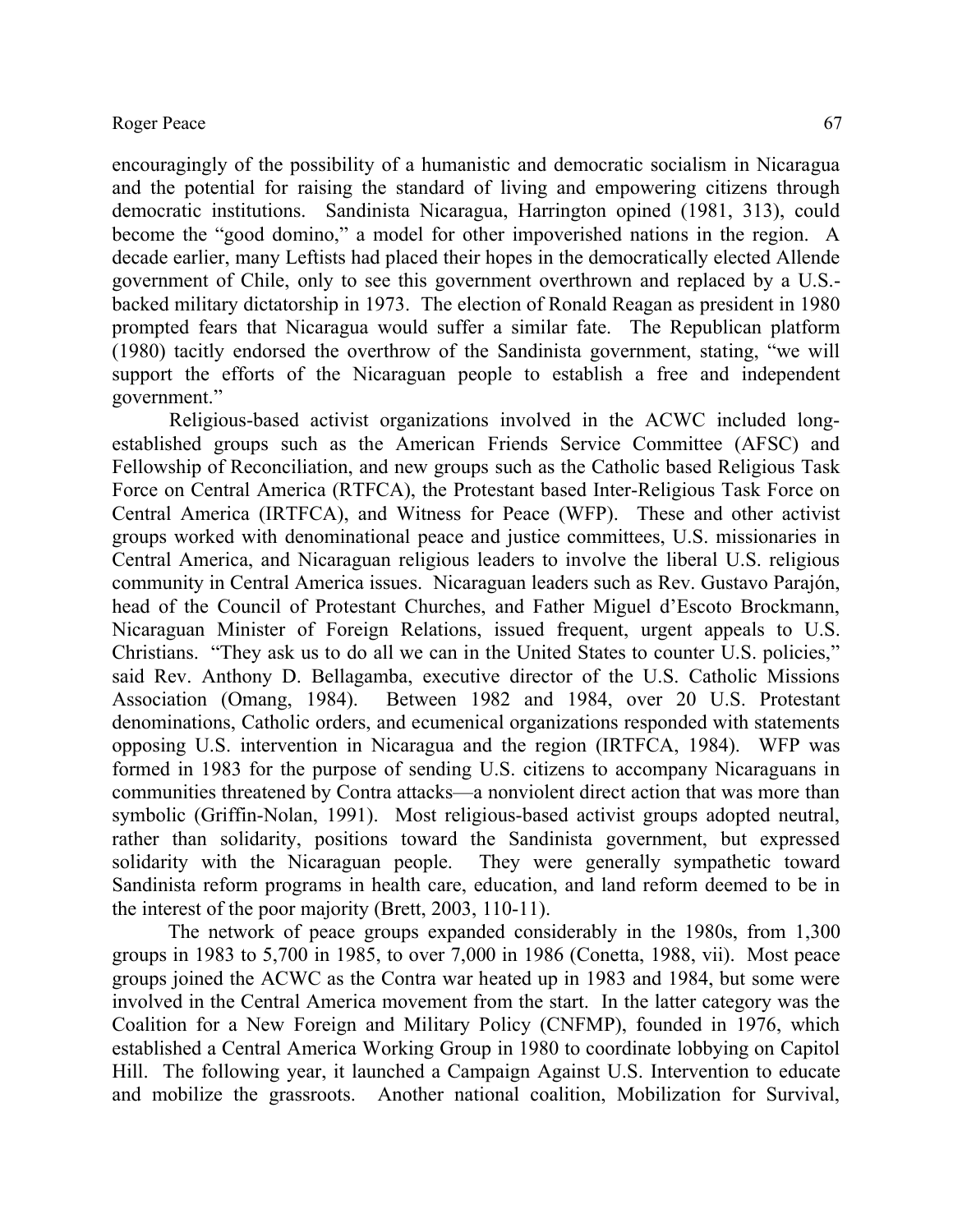founded in 1977 by 36 disarmament and anti-nuclear power organizations, broadened its mandate in 1982 to include "Peace and Justice in Central America." SANE (officially, the National Committee for a Sane Nuclear Policy) joined the ACWC in the summer of 1983. Director David Cortright, who had opposed the Vietnam war while serving in the U.S. Army, wrote a memo to SANE staff on July 23, 1983, declaring, "The time has come for us to take a stand and make an organizational commitment to opposing the American war [in Nicaragua]. We can no longer purport to be a leading national peace organization and remain on the sidelines in this crucial struggle" (Cortright, 1983). The U.S. invasion of Grenada in October 1983 impelled more peace groups to join the ACWC, as many believed that Nicaragua would be next. Local peace groups, having developed their memberships and capacities in the disarmament movement, turned to anti-intervention organizing in increasing numbers as the Freeze Campaign wound down in 1984. In contrast to most Leftist and religious groups, which cultivated ties with Nicaragua (whether through the FSLN or nongovernmental agencies), most peace groups maintained an "anti-interventionist" orientation, being less concerned with developments within Nicaragua than with stopping the Contra war and preventing a direct U.S. invasion.

#### **Political Goals and Educational Themes of the Anti-Contra-War Campaign**

Grounds for cooperation among Leftist, religious, and peace groups lay in common opposition to the Rightward shift in U.S. foreign policies under the Reagan administration. In regard to the Contra war, an informal consensus quickly developed on the central political goal of cutting off U.S. aid to the Contras. Secondary goals involved ending U.S. military operations in the region and rescinding the U.S. embargo, which began May 1, 1985. The ease of agreement on these goals may be attributed to the commonly held view that the U.S. had no right to intervene in the internal affairs of Nicaragua, regardless of different opinions held about the Sandinistas. The principle of non-intervention, or self-determination, was established in the charters of the United Nations and the Organization of American States, and had furthermore been a staple of U.S.-Latin American relations under the Good Neighbor Policy of 1933, before being cast aside by U.S. leaders during the Cold war. The central political goal of the ACWC, had in this light shown itself to be a workable liberal policy in the past, even if it seemed more radical in the Reagan era.

The ease with which the ACWC established common political goals is significant when compared to the deep schism that developed in the anti-Vietnam-war movement over its central demands. It took activist groups more than five years to arrive at a movement-wide agreement on the goal of immediate withdrawal from Vietnam. Liberal peace groups such as SANE initially called for *gradual* U.S. disengagement from South Vietnam and multilateral negotiations, while Leftist anti-imperialist groups and some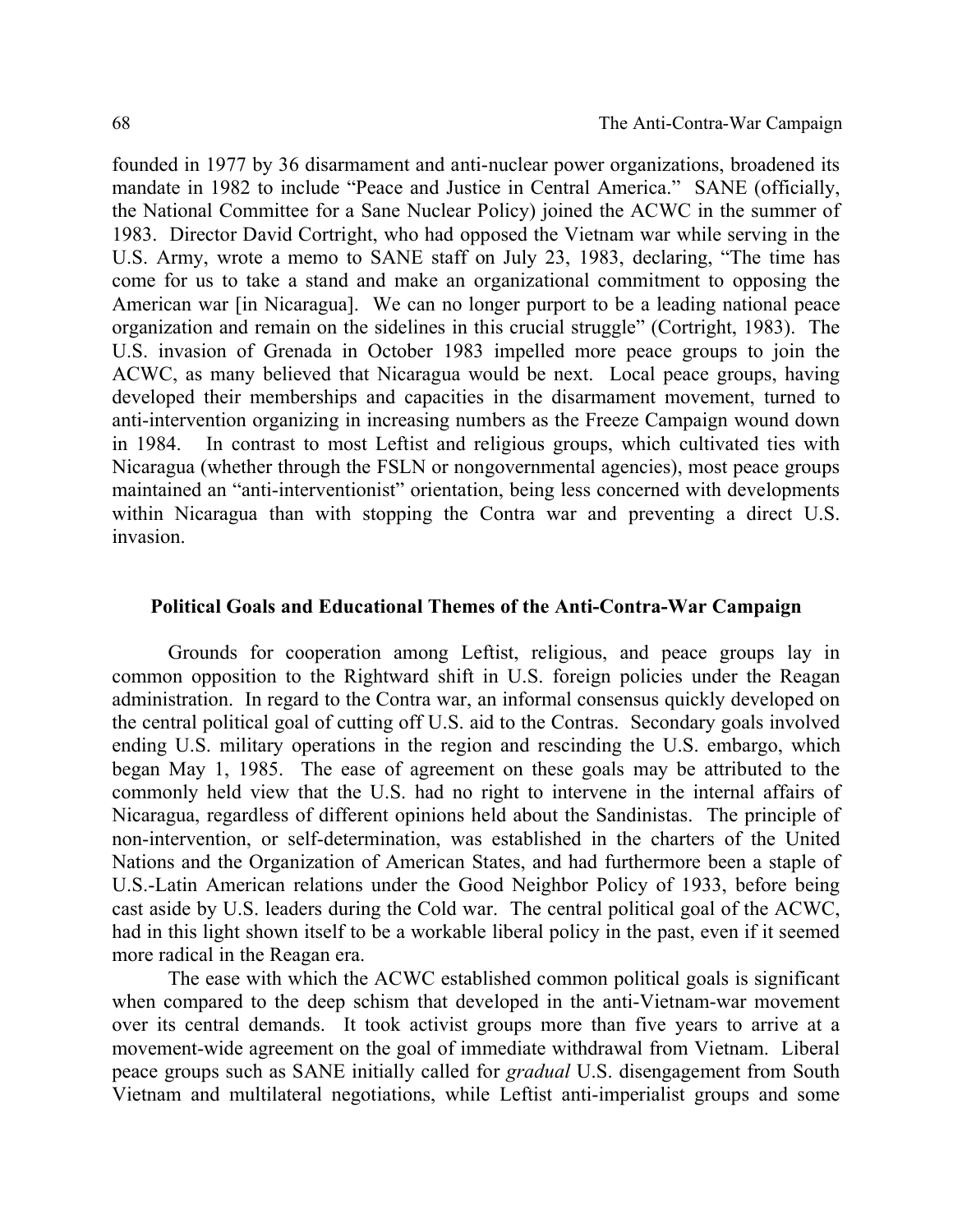radical pacifists called for immediate withdrawal. "The great majority of antiwar critics," wrote historian Charles DeBenedetti (1990, 97, 123, 290), "rejected the demand for immediate withdrawal as politically infeasible." Underlying this division were publicopinion polls at the outset of the war indicating strong support for President Lyndon Johnson's handling of the war. By June 1970, public opinion had shifted dramatically, with nearly half the population favoring an immediate pullout of U.S. troops and only fifteen percent in favor of staying in the war. This shift in public opinion made it easy for liberals to join their radical counterparts in calling for immediate U.S. withdrawal.

The ACWC benefited from this anti-interventionist legacy of the Vietnam war, as a majority of U.S. citizens opposed U.S. aid to the Contras from the outset, according to the first opinion polls taken in April 1983. For the remainder of the decade, public opinion ran, on average, two-to-one against support for the Contras—a result for which ACWC activists took some credit. Public opposition to a U.S. military invasion of Nicaragua was even higher: on average, three-to-one in Harris polls taken between 1985 and 1987 (Sobel, 1993, 63-67). Memory of the recent Vietnam war underscored Congressional wariness of U.S. involvement in Nicaragua, prompting initial restrictions on Contra aid in December 1982 (aid could not be used for the purpose of overthrowing the Sandinista government). Over the course of the 1980s, a solid block of 185 representatives consistently voted against Contra aid (LeoGrande and Brenner, 1993, 111). Moreover, Congress "was far more responsive to anti-Contra groups than it had been to anti-Vietnam-war organizations" a decade earlier, according to Arnson and Brenner (1993, 213). The ACWC benefited from the Vietnam war legacy, to be sure, but it also had to go beyond it, as no U.S. troops were involved in the Contra war. Instead of emphasizing the costs of war to U.S. soldiers, an argument based on self-interest, the ACWC emphasized the costs of war to the Nicaraguan people, challenging U.S. citizens to recognize the effects of U.S. policies on others.

One significant controversy arose in the ACWC over political goals, following Congressional approval of \$27 million in non-military aid to the Contras in 1985. The vast majority of activist groups opposed any kind of Contra aid, but there were not enough votes in Congress to achieve this. There were, however, just enough votes to restrict military aid while allowing for "non-lethal" aid to the Contras—a compromise proposal introduced by "moderates." Rep. David Bonior, Democrat of Michigan and an ally of the ACWC, and William LeoGrande, who worked with the House Democratic Caucus Task Force on Central America in 1985-1986, urged activist groups *not* to oppose the "non-lethal" aid package should proposals to ban all aid fail—which they did because failure to approve the "non-lethal" aid package would most likely lead to passage of full military aid. Activists groups were divided over the wisdom of this strategy. Some did as Bonior and LeoGrande asked, while others criticized the House leadership for "selling out" the ACWC (LeoGrande, 2006). Yet the "non-lethal" aid package was the best the ACWC could get out of Congress after 1985.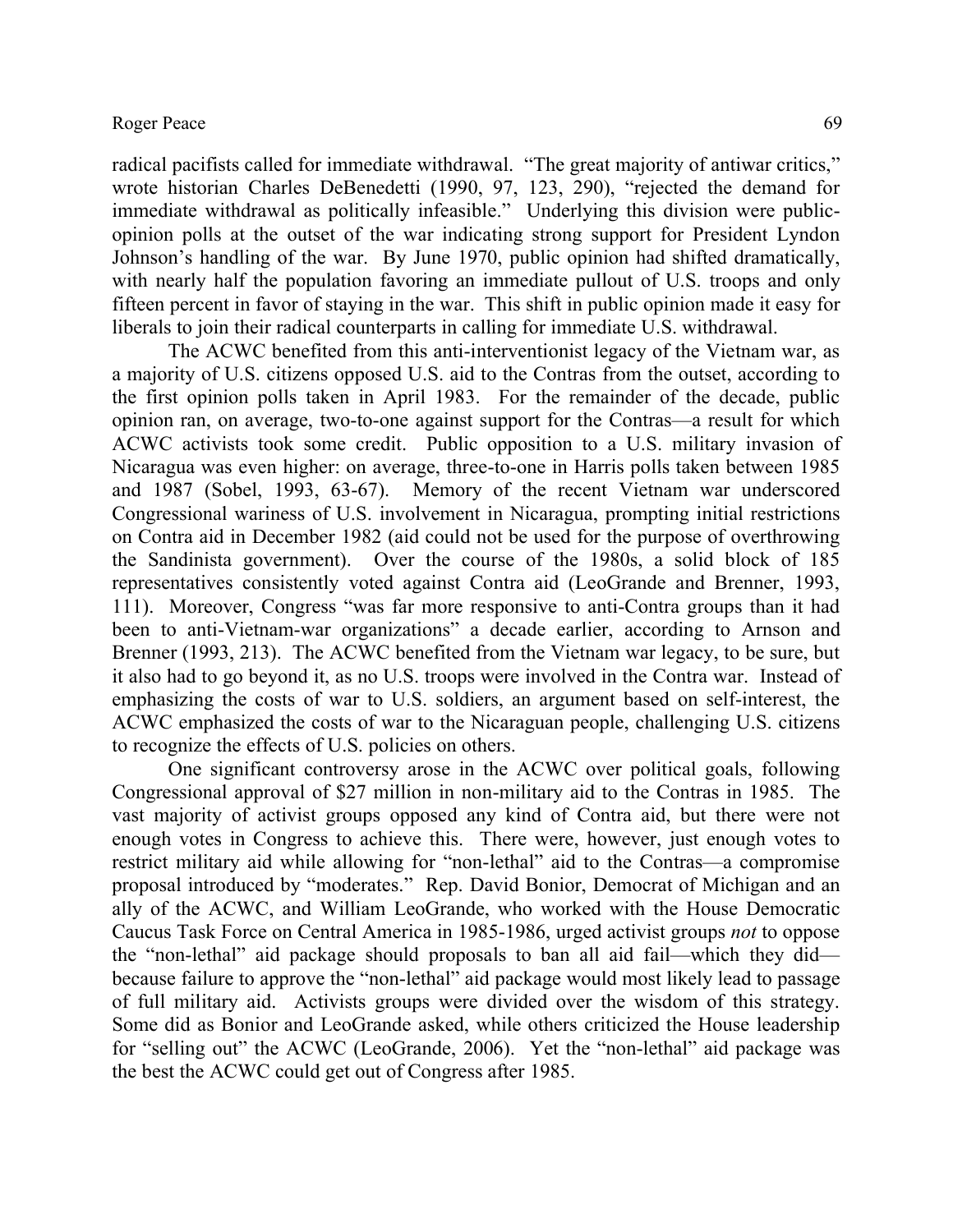### *Educational Themes*

By their nature, educational themes are more varied than political goals, but some degree of consensus is necessary in order to present a coherent set of rationales to the public. At a minimum, internal schisms should be avoided. In the ACWC, the potentially explosive issue of support for revolutionary violence that had divided Leftists and pacifists in past antiwar movements (Muste, 1967) was eased by the fact that most Leftists did not publicly advocate revolution, and most pacifists did not condemn Nicaraguans for taking up revolution (AFSC, 1981). Both agreed that Nicaraguans should be allowed to determine their own destiny. Secondly, in the interest of building a broad based campaign, most Leftists avoided such hot-button terms as "socialism" to describe the Sandinista experiment and "imperialism" to describe U.S. foreign policy (Collins and Barber, 1990, 17). Thirdly, peace and religious liberals were mollified by the fact that the Sandinista government moved toward democracy (national elections were held in November 1984), outlawed the death penalty, and promoted a mixed economy, all of which eased fears that Nicaragua would become an authoritarian Leftist state similar to Cuba. U.S. Leftists could thus express solidarity with the FSLN without unduly grating upon liberal sensibilities.

In the religious community, liberation theology—a mix of Christian values and Marxist economic analyses—seemed to have its effect on North America as well as Latin America. In Nicaragua, the advent of liberation theology in the 1960s stimulated the development of Christian Base Communities and a "popular church" that grew closer to the FSLN and further from the conservative Catholic hierarchy (Dodson and O'Shaughnessy, 1990). In the U.S., religious progressives drew closer to the socialist Left and further from the religious right. Leftists, meanwhile, became more enthused with the Chilean model of social change than with the Cuban revolutionary model, thus facilitating alliances with liberal and pacifist groups (Hellman, 1997). Sociologist Sharon Nepstad, in her dissertation on the "U.S.-Nicaragua Solidarity Movement," interviewed thirty-two U.S. citizens who had participated in harvest brigades in Nicaragua during the 1980s and found "two ideological orientations . . . predominant in the movement: people of faith and socialists." These "two categories were often overlapping," she noted, such that "many Christian solidarity activists were also socialists" (Nepstad, 1996, 62-63, 134- 35). Indeed, Nicaragua Network was initiated with the help of religious activists and its first full-time coordinator, David Funkhouser, was an Episcopal priest (Funkhouser, 2006).

Leftists and liberals nevertheless continued to have their differences, particularly over the most appropriate educational themes to promote. Liberals preferred moderate themes that would presumably appeal to policymakers, the media, and the general public, while Leftists and radical critics tended to praise positive developments in Sandinista Nicaragua and broadly and harshly criticize U.S. foreign policy. These differences were minimized by the fact that both liberals and radicals promoted the more moderate themes,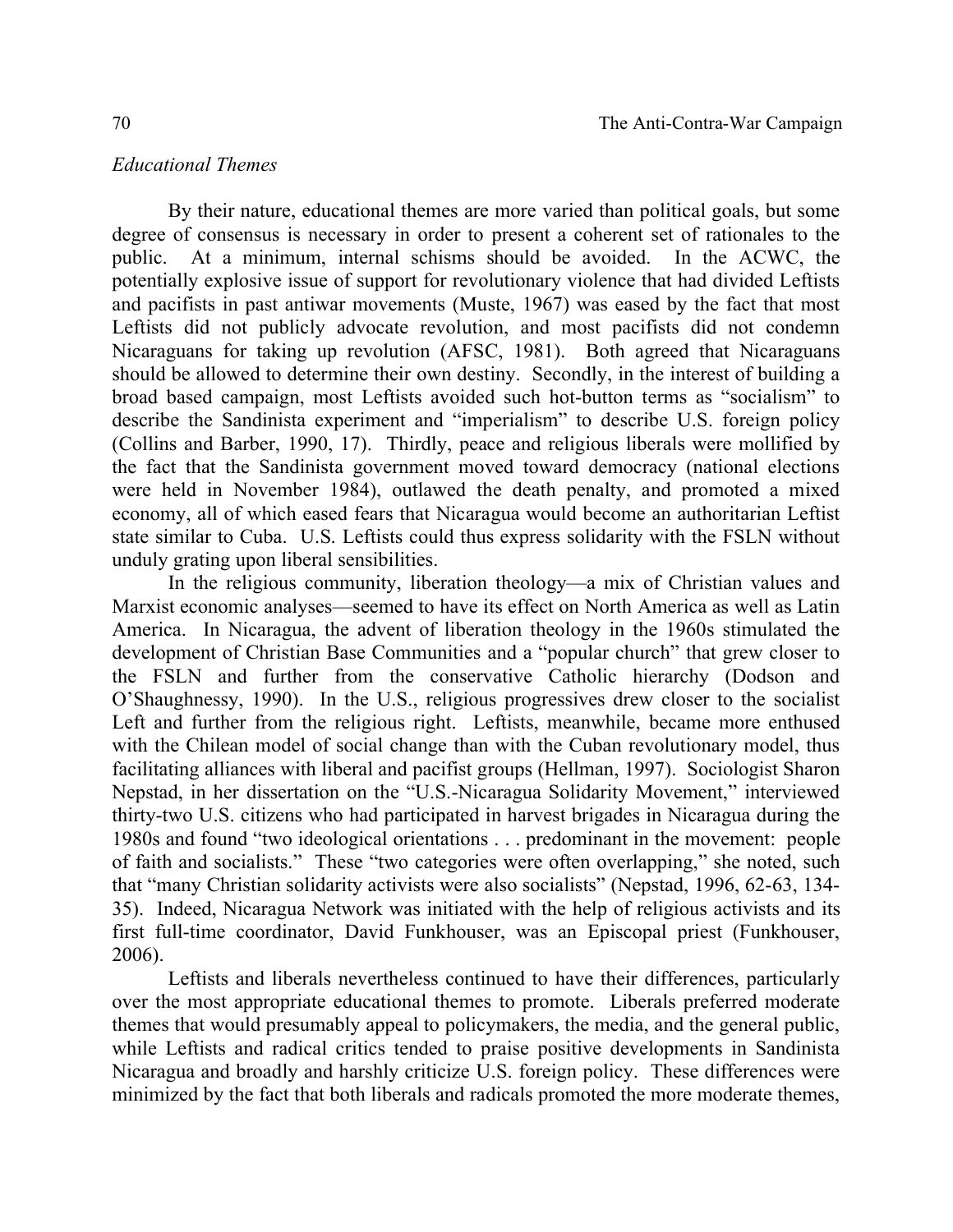thus making such themes the common currency of the ACWC. These included the danger of "another Vietnam," the need for diplomacy and respect for international law (the principle of non-intervention or self-determination), the internal sources of revolution; the immorality of Contra attacks on civilians, and the illegality of administration actions. One could advocate these themes without necessarily challenging ideological assumptions regarding the nature of the "communist threat" and the overall beneficence of U.S. foreign policy. The radical approach, on the other hand, turned the administration's world-view on its head: Instead of Contras being "freedom fighters," they were terrorists and the U.S. was thus supporting terrorism; instead of the Sandinistas being "evil," they were struggling to achieve, out of a history of repressive and inequitable policies, a society in which people had a measure of economic security and dignity; instead of the U.S. being the champion of freedom and democracy, it was acting as a traditional hegemonic power attempting to control Central America and suppress progressive social reform; and instead of the Soviet Union being the source of social unrest in the world, it was a minor player in Central America, posing no real threat to the U.S. or the region.

As almost all members of Congress took a dim view of the Sandinistas, pushing the argument that the Sandinistas were attempting to create a new humanistic socialist experiment did not seem to liberals to be useful or wise. The more politically astute approach, they reasoned, was to avoid debate over the internal nature of Sandinista Nicaragua. The problem with this approach, arguably, was that it allowed the administration to frame the debate to its advantage. By not contesting the allegedly "totalitarian" nature of the Sandinistas, the administration could make the case that the Sandinistas could not be trusted to keep agreements, thereby rendering all diplomatic efforts futile; and that the Sandinistas were intent on spreading revolution, setting up Soviet bases, and establishing totalitarian states, thus providing stronger justification for U.S. intervention. The anti-Contra-war campaign could hardly cede so much ideological territory and still expect to win the debate over Contra aid. More progressively minded activists thus saw no advantage in narrowing arguments to those acceptable to policymakers and the media (Walker, 2007). This division within the ACWC was played out mainly in Washington, where liberal lobbying groups did not want to be publicly associated with pro-Sandinista groups, even though they worked together in organizing grassroots lobbying campaigns.

#### **National Coordination of Activities within the Anti-Contra-War Campaign**

Virtually all activists recognized the need for some degree of national coordination of activities for reasons of both efficiency and effectiveness. It was hardly worthwhile for one national group to call for a national "day of action" without the support of other national and local organizations. To be considered a credible movement by the press and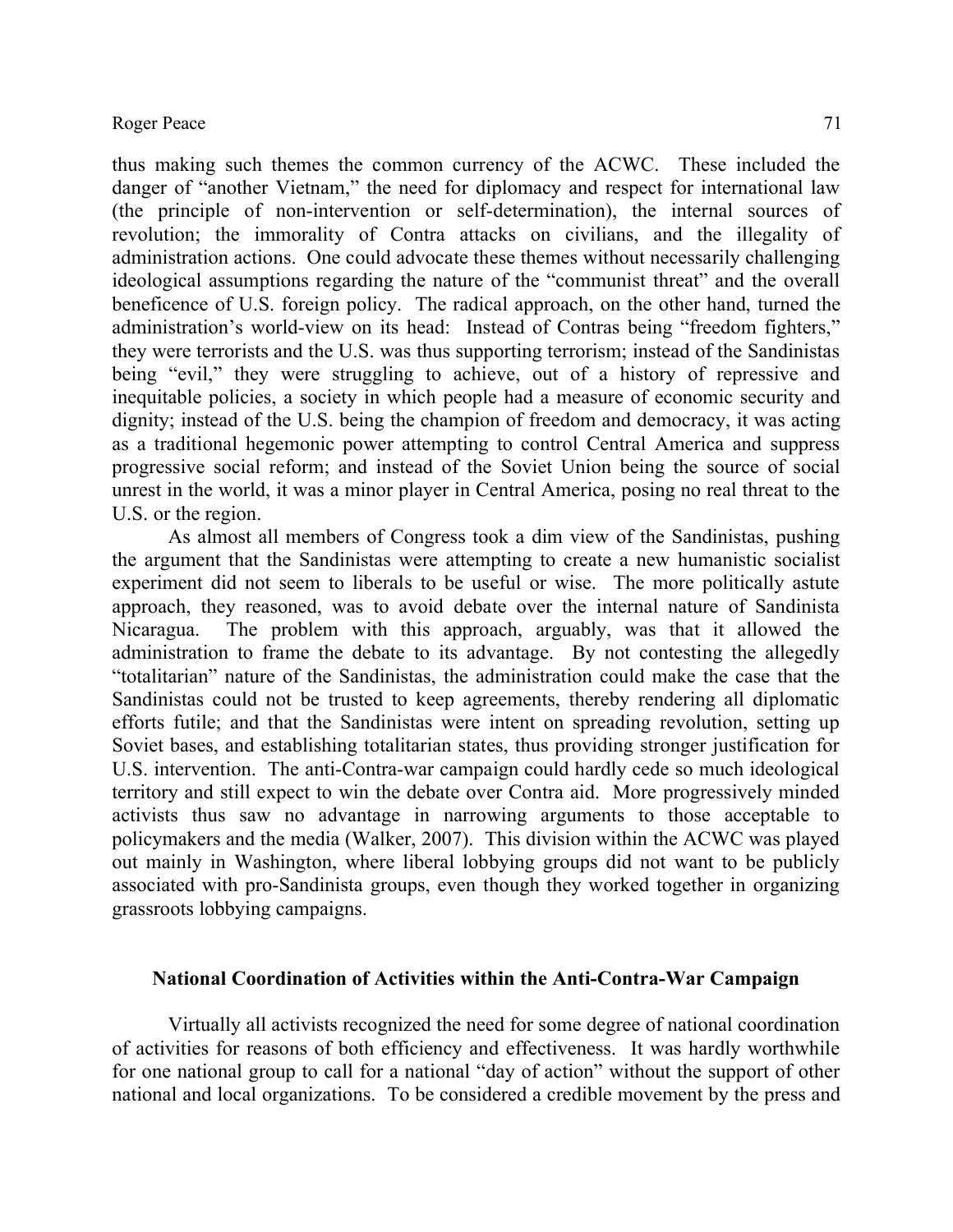to generate enthusiasm within the movement, the ACWC needed to turn out sizable numbers of people at events across the country. The more coordinated the events, the more likely that the movement would be noticed. The more agreement on a common set of educational themes, the more likely that these themes would be amplified in the press and local communities, and would influence the public discourse.

However beneficial it would be to form a national coalition opposed to the Contra war, there were strong forces working in the opposite direction. Sociologist Robert Kleidman (1993) identified one of these forces—the tendency of coalitions to overshadow the roles of participating organizations. The problem is that the coalition, rather than its organizational members, becomes identified by the media and public as spokesperson for movement and is credited with any accomplishments. This can have a debilitating effect on financial and membership support for the participating groups, which have to prove their worth to potential supporters.

Apart from the organizational imperative to survive, forming a stable coalition requires agreement on the following six sets of questions: 1) which political issues to address, how many (single- versus multi-issue), and how to prioritize those issues; 2) how to frame issues in terms of educational themes and arguments (moderate versus radical critiques); 3) which political goals to pursue, both short-term and long-term (moderate reform versus transformational goals); 4) what kind of outreach tactics to pursue (conventional versus confrontational) and how to integrate them (political, educational, direct action, and direct aid activities); 5) what kind of image to project and which constituencies to target for support (mainstream versus progressive, grassroots versus elite, religious versus secular, etc.); and 6) what kind of coalition structure would best serve the movement (centralized versus decentralized). Different answers to these questions provide the basis for different groups. Forming a permanent coalition or federation, moreover, as was done by West German peace groups in the 1980s, does not automatically resolve these questions and may actually result in more friction (Cooper, 1996).

In the ACWC, agreement on short-term goals (number 3 above) provided much of the glue for the campaign, allowing for differences in other areas. Many organizations did not want to go beyond this level of cooperation. Leftist groups wanted to maintain their radical critique of U.S. foreign policy. Moderate-liberal groups sought to preserve their mainstream image. Religious groups wanted to safeguard their religious identity. For SANE, the question was how far to go beyond their bread-and-butter issue of disarmament in taking on Central America issues. SANE director David Cortright (2006) reflected, "We became engaged and, to some extent, supportive of Central America work, but at the end of the day, we put most of our resources into nuclear weapons campaigns.… That was our identity." Any coordination of activities within the ACWC required a balance between respect for organizational autonomy and the need to create an efficient and effective campaign.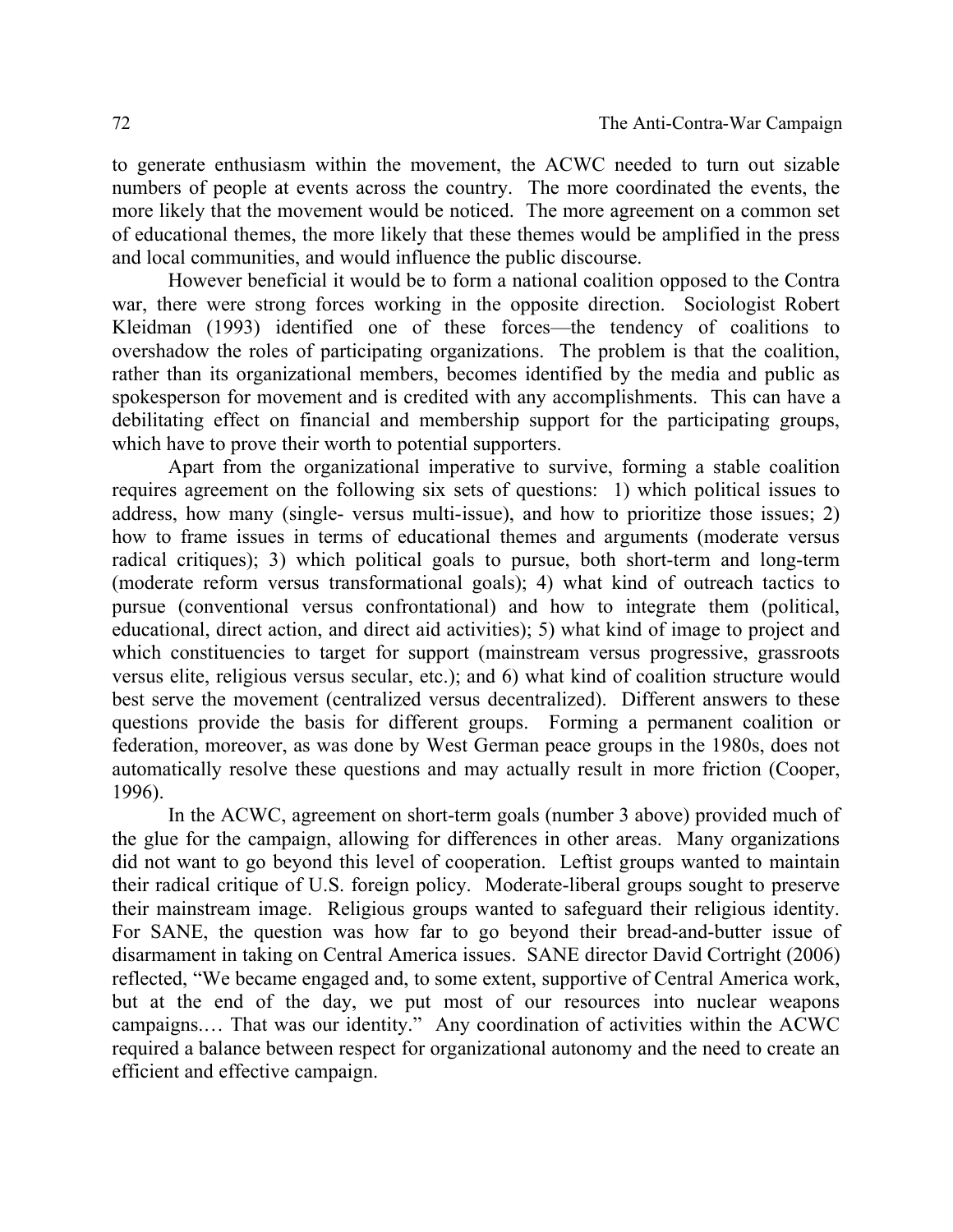#### *Political Lobbying*

The most successful coordination that took place within the ACWC was on the legislative front. The Central America Working Group (CAWG) was the go-to organization. Representatives from different national organizations met weekly to plan legislative strategy and divide tasks. On key bills, they typically divided up the country in getting the word out to local contacts. Leftist, religious, and peace groups all participated. "CAWG was the main place where everyone sat together," said Margaret Swedish, director of the Religious Task Force on Central America. "That became the coalition for everybody in Washington." Organizational representatives had "their own rhetoric and logic," she noted, but "we worked together on singular goals." Yvonne Dilling, director of Witness for Peace (WFP), described CAWG in similar terms, saying, "We coordinated strategy—we tried not to duplicate efforts. . . . Everybody had their strengths." The particular strengths of WFP lay in having available for lobbying hundreds of U.S. citizens who had personally seen the effects of the Contra war. "What WFP did was provide a never-ending stream of people who would bother their Congresspersons," said Dilling, "so when CAWG wanted to talk with aides in twentyfive offices, they had this huge pool to do it." The cooperation that developed within CAWG arguably had a positive effect on the wider Central America movement, encouraging activists to see themselves as part of a coordinated campaign. "That was our best—working cooperatively," said Richard Healey, director of the Coalition for a New Foreign and Military Policy (Swedish, 2007; Dilling, 2007; Healey, 2006).

The main problem in the legislative arena involved building a stronger grassroots base to reinforce Washington lobby efforts, particularly in the districts of members of Congress considered "swing voters" on the Contra aid issue. According to CAWG coordinator Cindy Buhl, "We really needed to develop more sophisticated, over-arching, long-term, targeted field campaign for swing-states, to hire crack field staff to go in and organize. . . . But there was never money for long-term work" (Smith, 1996, 366-67).

Washington based national organizations attempted to address this problem, at least in part, by forming the Central America Peace Campaign (CAPC) in early 1984. CAPC's two main goals were to increase grassroots pressure on "swing" members of Congress and to establish a Central America peace plank in the Democratic party platform that year. By mid-1984, sixteen national organizations were serving on the CAPC steering committee, including religious, peace, Leftist, and Washington policy groups (CAPC, 1984). Relying on grant funds, CAPC hired field staff to assist local groups in targeted Congressional districts. Meanwhile, CAPC representatives successfully lobbied delegates at the Democratic party national convention in July to adopt a peace plank in the party platform, which stated, "We must terminate our support for the Contras and other paramilitary groups fighting in Nicaragua" ("Democratic Party Platform," 1984). CAPC's potential for coordinating and representing the Central America movement was cut short due to a shortage of funds at the end of 1984. CAPC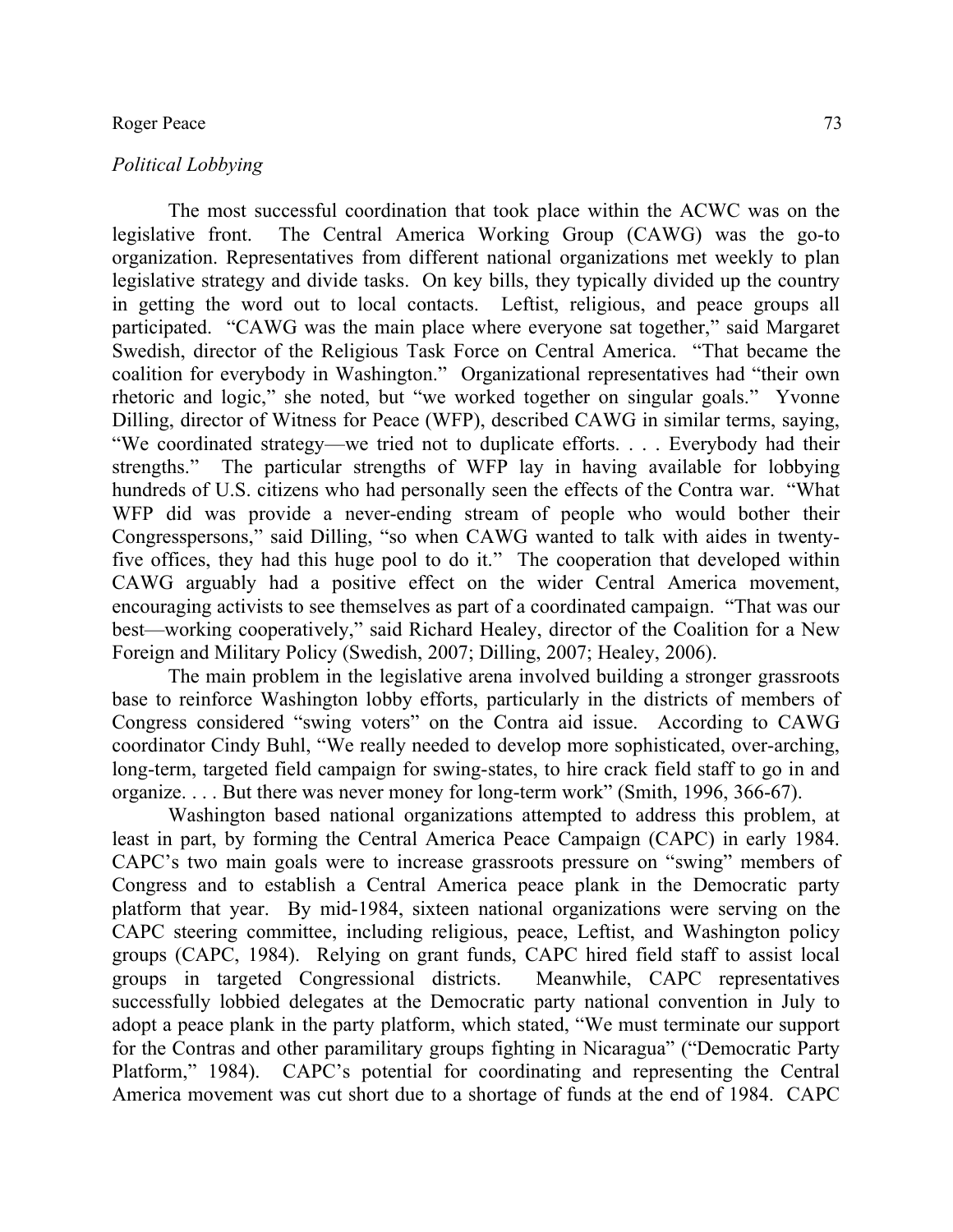revived the next spring and carried out small-scale grassroots organizing drives before finally dissolving in late 1986. Although the ACWC had a strong grassroots basis, this did not necessarily translate into political strength, as the most active local groups tended to be located in Congressional districts where members of Congress opposed the Contra war. (Local organizing is further discussed in sections below.)

## *Educational Outreach*

There was no single organization comparable to CAWC or CAPC working in educational outreach, but groups shared resources and information in the interest of presenting common themes and arguments to the public. Witness for Peace was particularly effective in sharing information, much of which was not readily available in the mainstream press. WFP volunteers in Nicaragua documented Contra attacks and other developments in Nicaragua and relayed this information from the WFP Managua office to the Washington office, where it was repackaged into press releases, newsletters, "hotlines," and talking points for use by activist groups. The decentralized nature of the ACWC allowed for differences among Leftist, religious, and peace groups, but also inhibited a strategic educational-outreach plan and coordination. There was no designated spokesperson to whom the media could turn for commentary. Hence, the media usually turned to members of Congress to articulate the anti-Contra position.

Groups did join together in holding annual Central America weeks each March, commemorating the 1980 assassination of Archbishop Oscar Romero of El Salvador. Promoted by the Religious Task Force on Central America and the Inter-religious Task Force on Central America, these weeks became movement-wide vehicles for educational and protest activities, and often attracted positive media attention. In March 1986, for example, the *New York Times* reported activities organized by the New Jersey Central America Network (NJCAN). NJCAN director Barbra Apfelbaum told the newspaper that the week's activities were designed "to reach as many citizens as possible and to urge them to influence their lawmakers to stop U.S. dollars from paying for military support in Nicaragua and El Salvador" (Squires, 1986; Apfelbaum, 2007).

### *Protest Demonstrations*

Coordination of protests in the ACWC developed along two lines. The first involved organizing large multi-issue national demonstrations—in the spirit of past anti-Vietnam-war mobilizations. Three such demonstrations took place in Washington, D.C.—in November 1983, April 1985, and April 1987. The first focused on U.S. policies toward Central America and the Caribbean and drew about 20,000 people (Peri and Murphy, 1983). The planning committee brought together representatives from more than a dozen organizations and served as a useful forum for communication beyond planning the event. The second mass demonstration had a broader agenda: disarmament,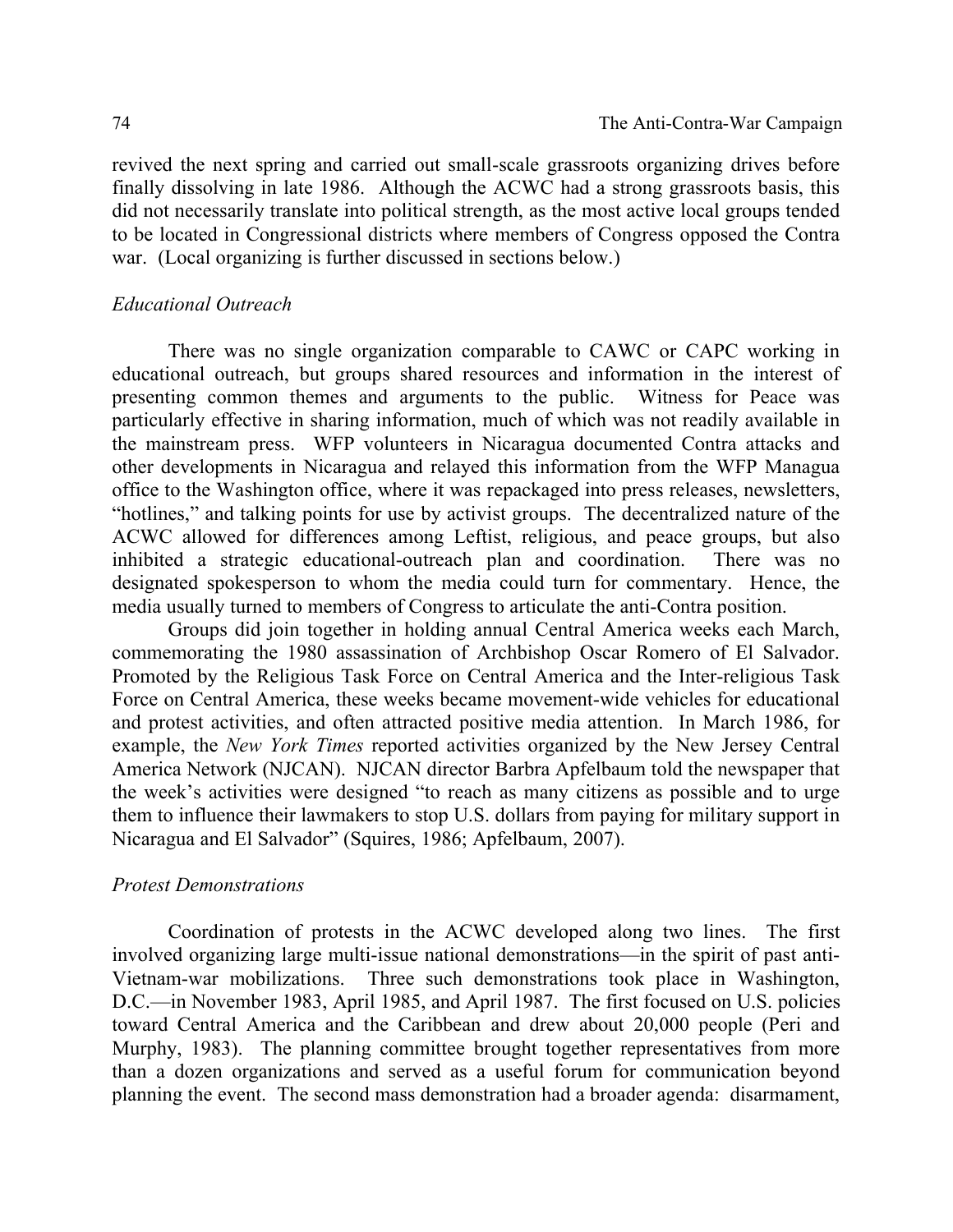military-spending reductions, anti-interventionism, and opposition to South African apartheid "and racism here at home." This multi-issue agenda was designed to draw a broad spectrum of constituencies, which it did, but it also diluted the Contra war issue to the point that the media hardly noted it. Coming at a time when the Reagan administration was conducting an all-out push for Contra aid, the ACWC was arguably not well served by this demonstration. Over 60 organizations cosponsored the demonstration, which drew 26,000 people, according to U.S. Park Police, and 100,000 people, according to rally organizers (Well and Engle, 1985). The third major demonstration focused more narrowly on Central America and South Africa, with the former being central. Religious and labor organizations were presented as the formal sponsors of the demonstration, but decisions were made by an organizing committee that consisted of representatives from 21 activist groups along with representatives from religious denominations and labor unions. Rally organizers estimated that 100,000 people gathered for the main rally, of whom about one-third were union members (King, 1987).

In a detailed report on the April 1987 Mobilization and the six-month organizing period leading up to it, scholars Beverly Bickel, Philip Brenner, and William LeoGrande (1987), identified a number of deficiencies. In the rush to organize the demonstration and accompanying events, they judged that staff had been hastily hired and not well trained in some cases; outreach to the African American community had been inadequate; educational materials for grassroots organizers had been delayed, thus inhibiting local outreach efforts; the apartheid issue had been only superficially addressed; relations with the media had been largely neglected; and no effort had been made to include supportive members of Congress. The authors deemed the latter to be a failure of major importance, as it limited the political impact of the demonstration. They concluded that the deficiencies of the April 1987 Mobilization were rooted in the disjointed condition of the overall peace and justice movement, which lacked "a stable and ongoing forum for political discussion and debate, such as a progressive political party or national organization."

The second line of national coordinated protests involved the Pledge of Resistance (POR), a campaign to sign up thousands of U.S. citizens who would pledge to commit civil disobedience or acts of legal protest in the event of a U.S. invasion of Nicaragua. The pledge idea was born at a conference attended by 53 representatives of religious peace organizations in November 1983, one week after the U.S. invasion of Grenada. Over the next year, the pledge idea was modified to include other potential U.S. aggression in Central America and it became secularized. It became, in the words of POR national coordinator Ken Butigan, the "direct action arm of the movement." The first pledge sign-up took place in San Francisco in October 1984. The Pledge campaign spread quickly thereafter, as local groups found it a useful mobilizing tool. By the end of 1984, 42,000 people had signed the pledge nationwide; by end of the decade, 100,000 had done so, according to Butigan (2006, 6-7). The Pledge campaign was beset with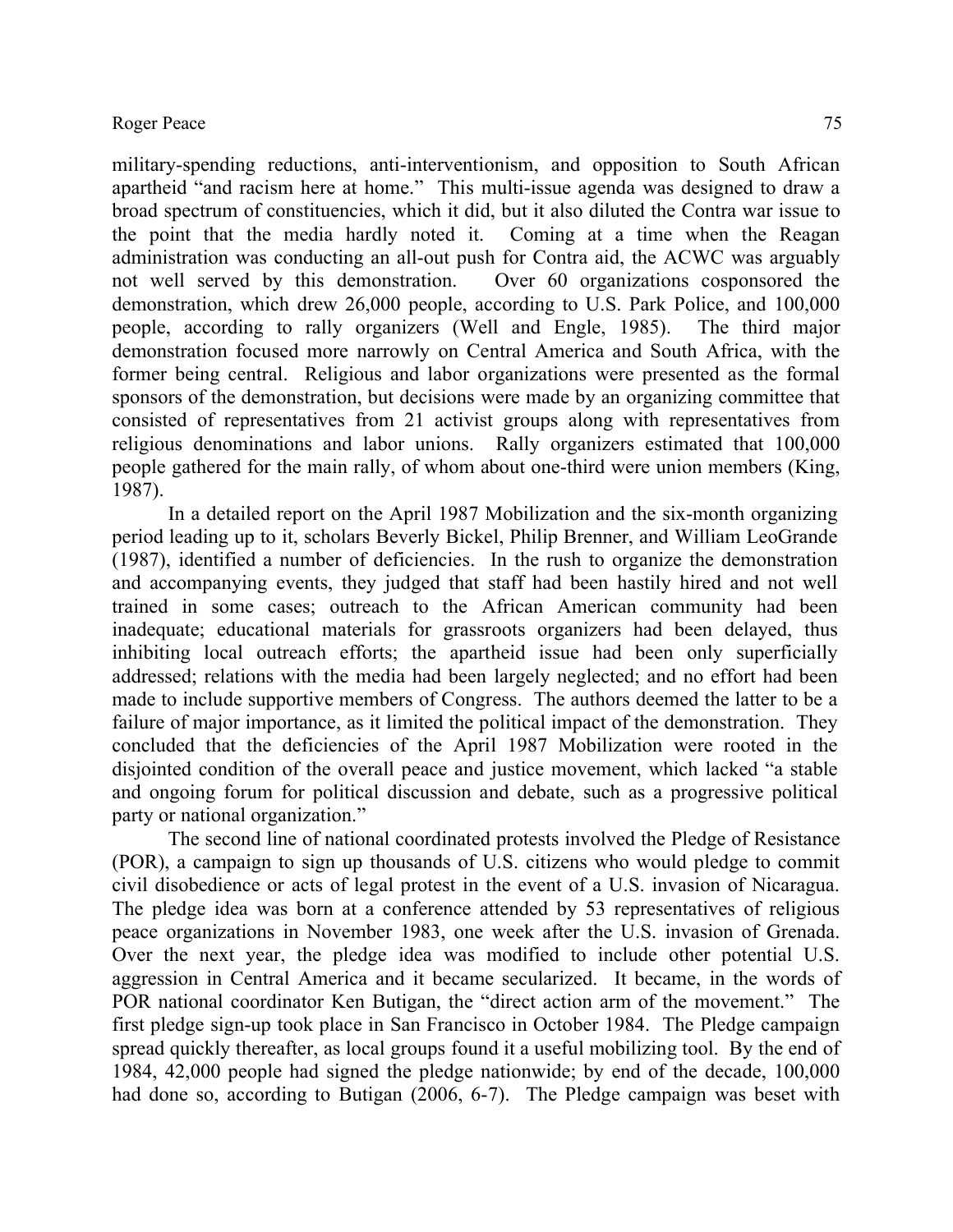coordination problems, as local groups sometimes initiated calls to action on their own, and the continual stream of bills and votes in Congress did not lend itself to nationally coordinated timing of actions. Also, in Congressional districts where representatives opposed Contra aid, local protests made little sense. The Pledge campaign nevertheless successfully carried out something close to its original mission in calling for nationwide protests against the introduction of U.S. troops into Honduras in March 1988.

Although the Pledge of Resistance (POR) and Central America Peace Campaign (CAPC) both sought to unify the Central America movement in certain respects lobbying and protests—the two campaigns were not themselves coordinated. This led to competition and overlap at times. In January 1984, for example, CAPC (1984) introduced a petition, "Pledge for Non-Intervention in Central America," at the very time that POR was circulating its Pledge. The POR pledge proved to be the more popular and the CAPC petition fell by the wayside.

#### *Humanitarian Aid and Sister Cities*

Unlike the Vietnam war, when raising humanitarian aid for the North Vietnamese people was considered by many to be radical in the extreme, if not traitorous, raising humanitarian aid for the Nicaraguan people became almost faddish in the 1980s. As more and more U.S. citizens traveled to Nicaragua—an estimated 100,000 during the decade (Membreño Idiáquez, 1997)—many came back to create or participate in humanitarian aid and sister-city programs. In mid-1985, following Congressional approval of \$27 million in non-military aid to the Contras, Quixote Center founders Bill Callahan and Dolly Pomerleau initiated the Quest for Peace campaign, which was designed to match that amount in real humanitarian aid for the Nicaraguan people. The Quixote Center facilitated local aid efforts by spreading the word, making small start-up grants available, collecting goods in its warehouse, and shipping the goods in twenty-ton cargo containers. Callahan, a Jesuit priest and former physicist, furthermore kept track of all material and in-kind donations contributed by U.S. citizens and groups, and judged that the goal of \$27 million was surpassed in less than a year. When Congress approved \$100 million in military and non-military aid the following year, the process was successfully repeated at the higher amount. Over 600 U.S. organizations took part in these aid efforts. The aid took the form of educational and medical supplies, clothes, agricultural tools, and materials for building a hospital in the northern rural community of El Viejo (Callahan and Pomerleau, 2006; Quixote Center, 1986, 2006). In addition to aiding the Nicaraguan people, humanitarian aid projects had a salutary effect on organizing, increasing outreach, and helping to sustain activist interest and energy.

Sister-city projects were facilitated by the Wisconsin Coordinating Council on Nicaragua (WCCN). WCCN worked with the Nicaraguan Embassy in Washington to streamline sister-city project procedures, offered advice and technical assistance to new local projects, and organized periodic sister-city conferences, including one in Managua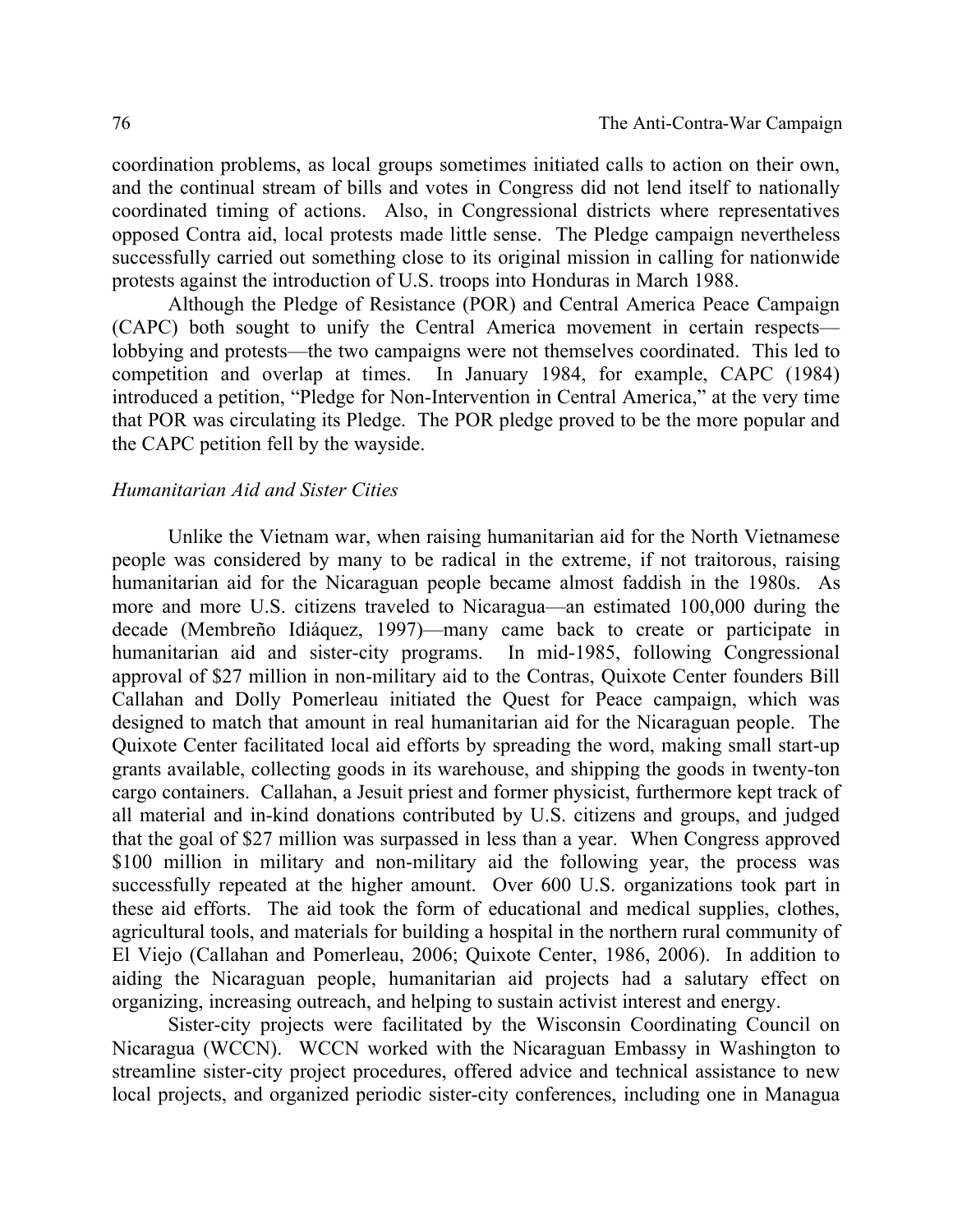in 1988. The number of U.S.-Nicaragua sister cities grew from ten in 1985, to 84 in 1988, joining over 200 Western European-Nicaraguan pairings (Chilsen and Rampton, 1988, 6-7). Most of these people-to-people programs operated with official approval, involving a broad range of citizens in local communities.

# *Decentralization and its Discontents*

Beyond the specific activity areas discussed above, there were general problems in coordination of the ACWC, particularly between national and local groups. Lacking a shared strategic plan for grassroots organizing, each national group or some combination of groups developed plans of their own. The result was overlap and competition among national groups for local participation and, from the perspective of local groups, inundation with requests from national groups. As Eric Fried, a local organizer in Santa Rosa, California, described it (1986), "National and regional offices of all the groups compete for the limited energy and money of local, grassroots groups, often leading locals to a sense of being overwhelmed and frustrated." Local groups had less money and fewer staff with which to work, but were nonetheless expected to implement the numerous plans designed by national groups. This was a point of discord. National groups, in turn, fretted over whether their plans would actually be implemented at the local level. They also gained little financial support from local groups, even their own chapters, leading some national organizers to feel they were giving more than they were receiving.

David Reed, director of Coalition for a New Foreign and Military Policy, expressed frustration with the disorganized state of the Central America movement, writing (1986, 2-3) that it was "for the most part, reactive, unable to anticipate and prepare for coming events." He bemoaned "the absence of a clear division-of-labor among the many groups in the anti-intervention movement" and the related problem of "turf protection." Van Gosse, who served in the 1980s as a staff person for the Committee in Solidarity with the People of El Salvador, found much to praise in the ACWC and Central America movement, but similarly criticized (2006, 1995, 39) the lack of overall coordination: "What is missing is some central leadership, from Nicaragua Network . . . or someone else, in the form of sustained campaigns of public education and action." LeoGrande, despite his pointed criticisms of the April 1987 Mobilization, maintained a more positive view of overall coordination, saying, "You had a degree of division of labor" and the "coordination of groups was quite good." The fact that there were so many different groups was "appropriate as different constituencies were reached." To force "everyone into one mold was unnecessary," he argued (2006).

One can look at the coordination of the ACWC in terms of the glass half-full or half-empty. Compared to the anti-Vietnam-war movement, the ACWC was more organized and cooperative, particularly in the political arena. Given that it was largely a volunteer effort, its endurance is commendable. On the other hand, it needed better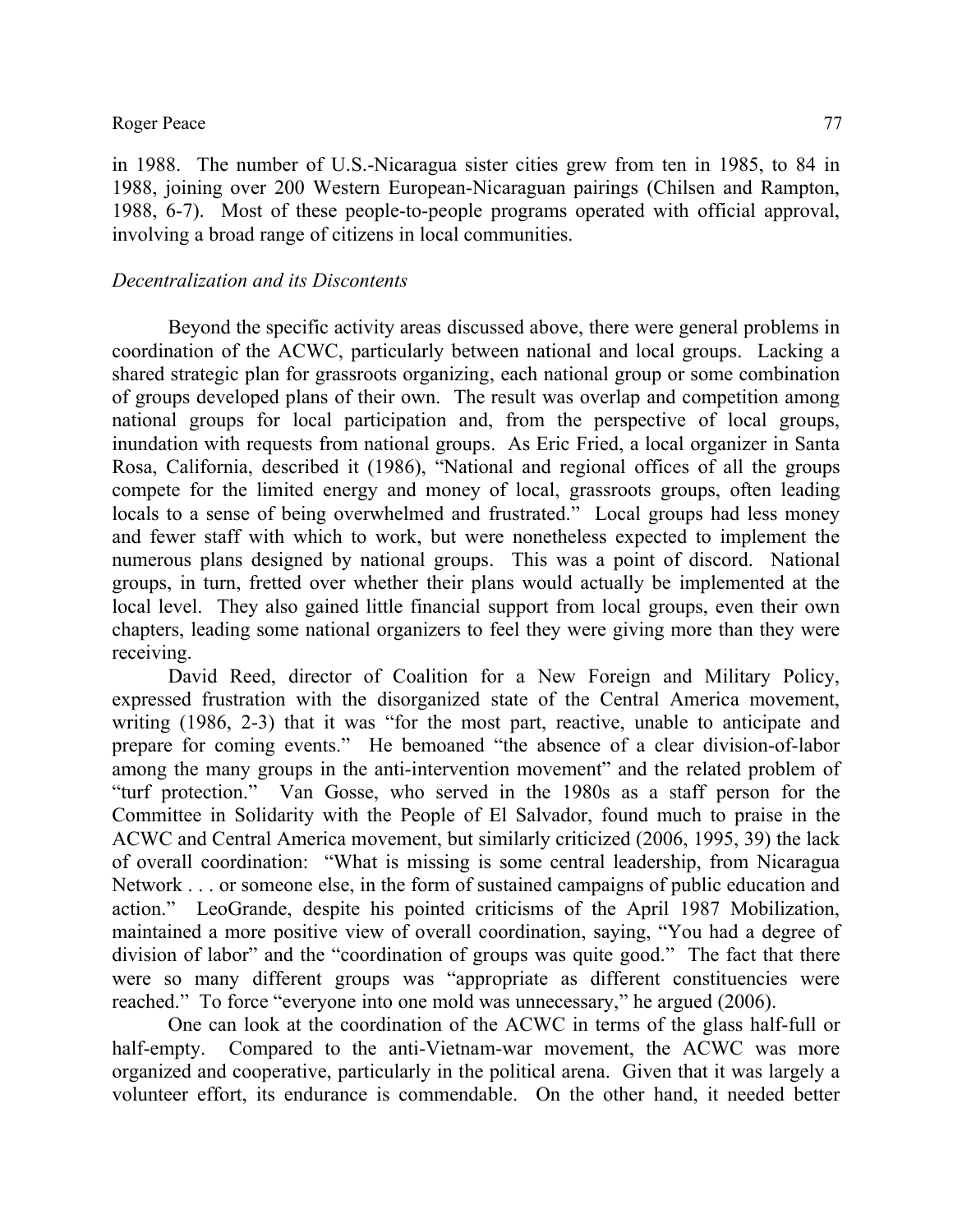coordination between national and local groups, more agreement on educational themes, and designated persons or groups to represent the ACWC in the media and political fora.

At a deeper level, factors inhibiting coalition building need to be addressed over time, in this author's view. There is a need for "a stable and ongoing forum for political discussion and debate," as noted by Bickel, Brenner, and LeoGrande (1987, 51), one objective of which would be to develop long-term goals and visions beyond immediate campaigns. If general agreement on these can be reached, the next step would be to develop a long-term grassroots organizing plan aimed at establishing a more permanent infrastructure of peace and justice groups, and an educational plan aimed at "consciousness-raising" and shifting the ideological paradigm—e.g., analyzing and offering alternatives to the U.S. role of "world policeman." When new issues arise, the peace movement would be in a much better position to develop new campaigns. These campaigns, in turn, would theoretically help build the infrastructure of the movement (Peace, 1994).

### **Historical Perspective**

What is most important about the ACWC from an historical perspective is that it existed and endured. Thirty years earlier, there was virtually no protest movement against another egregious CIA-directed military operation in Central America—the overthrow of the reform-minded Arbenz government in Guatemala in 1954. That U.S. citizens spoke out against the Contra war in the 1980s indicates a new level of awareness and progressive activism, at least among a portion of U.S. citizens. Nevertheless, the ACWC cannot claim success in stopping the Contra war. Nor did it have a larger visible effect on U.S. policy, as the Contra war was bracketed by the U.S. invasion of Grenada in October 1983, and of Panama in December 1989, both of which reinforced U.S. hegemony and militarism. Unlike the small anti-imperialist movement that opposed U.S. intervention in Nicaragua in the 1920s, no Good Neighbor Policy followed. The ACWC did, however, further democratic debate over U.S. foreign policy, cultivate empathy for people beyond U.S. borders, and promote international diplomacy. The latter traits are in keeping with developments in Europe and other parts of the world. Since World War II, European nations have been moving away from imperialism, hegemonic spheres of influence, militarism, and unbridled nationalism. Being in line with this movement, the anti-Contra-war campaign arguably represented the best of the United States, and perhaps its future.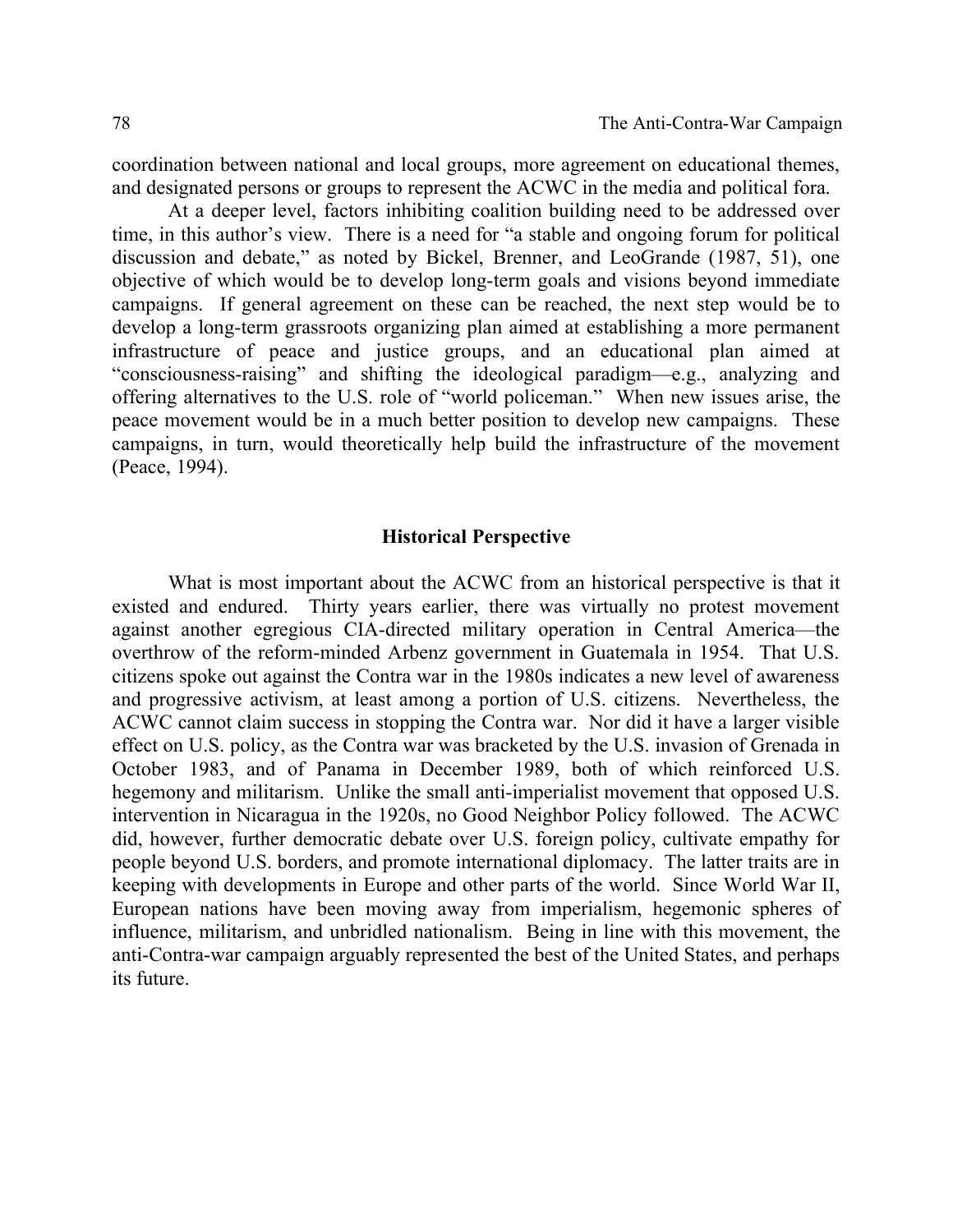### **References**

- American Friends Service Committee. 1981. "Board Perspectives on AFSC's Nonviolent Role in Relation to Groups Struggling for Social Justice," January 24. AFSC archive, Peace Education Division files.
- Apfelbaum, Barbra. 2007. Interview with author, July 11.
- Arnson, Cynthia. 1993. *Crossroads: Congress, the President, and Central America, 1976-1993*. New York: Pantheon.
- Arnson, Cynthia and Philip Brenner. 1993. "The Limits of Lobbying: Interest Groups, Congress, and Aid to the Contras." In Richard Sobel, ed., *Public Opinion and U.S. Foreign Policy: The Controversy over Contra Aid*. Lanham, MD: Rowman and Littlefield.
- Battista, Andrew. 2002. "Unions and Cold War Foreign Policy in the 1980s: The National Labor Committee, the AFL-CIO, and Central America." *Diplomatic History*, Vol. 26, No. 3, Summer, pp. 419-451.
- Bickel, Beverly, Philip Brenner, and William LeoGrande. 1987. *Challenging the Reagan Doctrine: A Summation of the April 25th Mobilization*. Washington, D.C.: The Foreign Policy Education Fund.
- Brett, Edward T. 2003. *The U.S. Catholic Press on Central America: From Cold War Anticommunism to Social Justice*. Notre Dame, IN: University of Notre Dame Press.
- Brett, Edward T. 1991. "The Attempts of Grassroots Religious Groups to Change U.S. Policy Toward Central America: Their Methods, Successes, and Failures." *Journal of Church and State*, Vol. 36, No. 4, August, pp. 773-794.
- Butigan, Ken. 2006. "The Pledge of Resistance." <http://paceebene.org/pace> Accessed November 12, 2006.
- Callahan, Bill and Dolly Pomerleau. 2006. Interview with author, Hyattsville, MD, May 25.
- Central America Peace Campaign (CAPC). 1984. CAPC plans, reports, and letters. Swarthmore College Peace Collection, SANE files, DG-058, Series G, Box 78.
- Central America Resource Center. 1987. *Directory of Central America Organizations.* 3rd ed. Austin, TX: Central America Resource Center.
- Chilsen, Liz, and Sheldon Rampton. 1988. *Friends in Deed: The Story of U.S.- Nicaragua Sister Cities*. Madison: Wisconsin Coordinating Council on Nicaragua.
- Collins, Rhonda and David Barber. 1990. "Nicaragua Solidarity: Not One Step Back!" In Nicaragua Anti-Imperialist Solidarity Project (NAISP), *New Trials for Nicaragua's Revolution, New Challenges for Nicaragua Solidarity: A Compilation of Articles, Speeches and Papers on the Problems of the Nicaragua Solidarity Movement Today*. Oakland, CA: NAISP.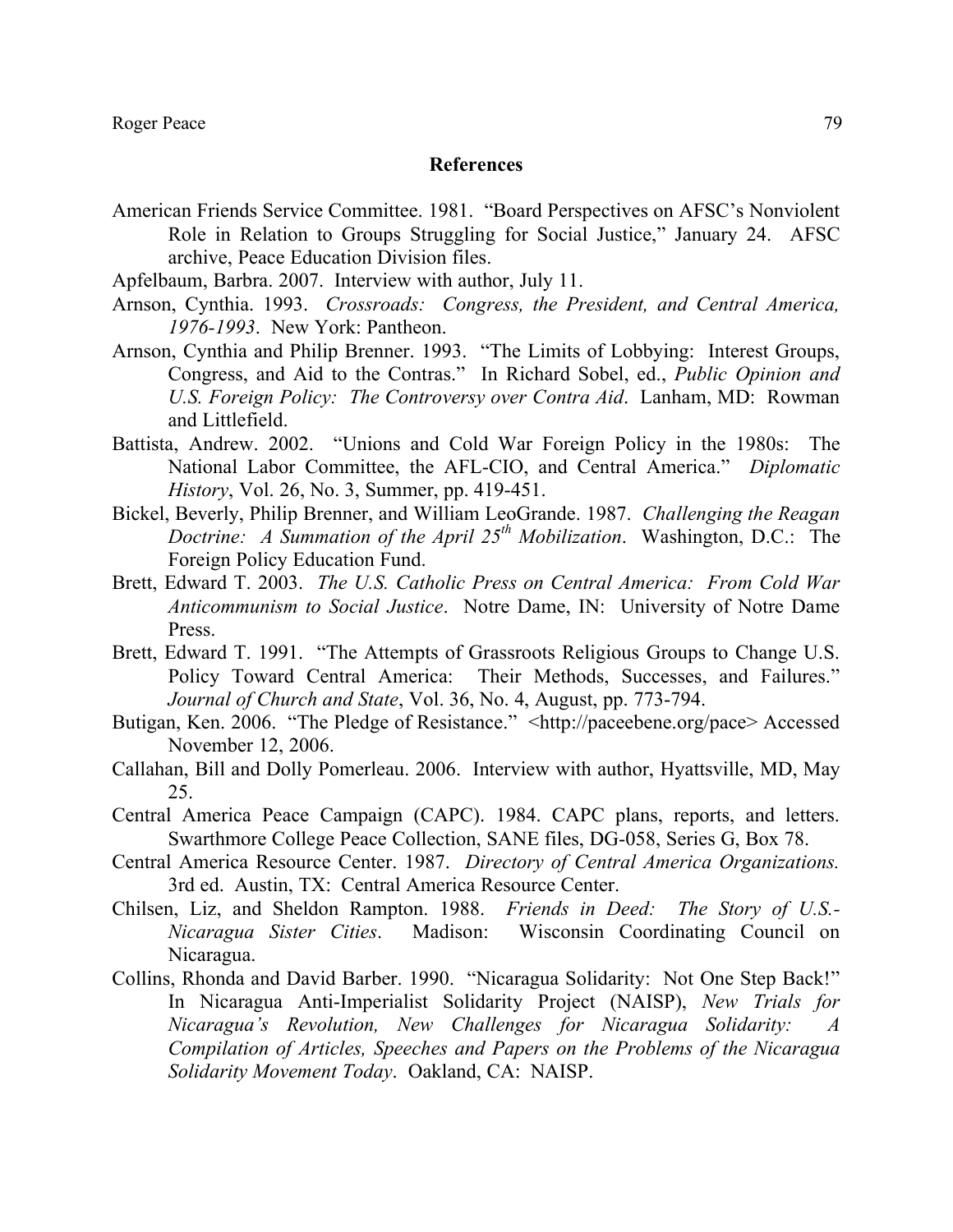- Conetta, Carl 1988. *Peace Resource Book, 1988/89: A Comprehensive Guide to Issues, Groups, and Literature*. Cambridge, MA: Ballinger.
- Cooper, Alice Holmes. 1996. *Paradoxes of Peace: German Peace Movements since 1945*. Ann Arbor: University of Michigan Press.
- Cortright, David. 2006. Interview with author, October 13.
- Cortright, David. 1983. "Opposing the War in Central America" (memo to staff members), July 26. Swarthmore College Peace Collection, SANE files, DG-058, Series G, Box 78.
- DeBenedetti, Charles and Charles Chatfield. 1990. *An American Ordeal: The Anti-war Movement of the Vietnam Era*. Syracuse, NY: Syracuse University Press.
- Democratic Party Platform. 1984. *The Patriot Post: The Conservative Journal of Record*. <http://patriotpost.us/histdocs/platforms/democratic/dem.984.html> Accessed January 16, 2006.
- Dilling, Yvonne. 2007. Interview with author, March 4.
- Dodson, Michael and Laura Nuzzi O'Shaughnessy. 1990. *Nicaragua's Other Revolution: Religious Faith and Political Struggle*. Chapel Hill: University of North Carolina Press.
- Fried, Eric. 1986. "Letters." *Brigadista Bulletin* #24 (April). North American Congress on Latin America (NACLA) microfilm archive, reel #11, University of Florida Smathers Library, Latin America Collection.
- Funkhouser, David. 2006. Interview with author, December 20.
- Gosse, Van. 2006. Interview with author, September 29.
- Gosse, Van. 1998. "Review of *Resisting Reagan: The U.S. Central America Peace Movement* by Christian Smith." *Peace & Change*, Vol. 23, No. 1, January, pp. 101-106.
- Gosse, Van. 1995. "Active Engagement: The Legacy of Central America Solidarity," *NACLA Report on the Americas*, Vol. 28, No. 5, March-April. <http://www.nacla.org> Accessed June 30, 2006.
- Gosse, Van. 1988. "'The North American Front': Central American Solidarity in the Reagan Era." In Michael Sprinker and Mike Davis, eds., *The Year Left, Vol. 3: Reshaping the U.S. Left: Popular Struggles in the 1980s*. New York: Verso.
- Griffin-Nolan, Ed. 1991. *Witness for Peace: A Story of Resistance*. Louisville, KY: Westminster/John Knox Press.
- Hannon, James Thaddeus. 1991. *Identity and Participation in a Social Movement Organization, the Boston-area Pledge of Resistance*. Unpublished Ph.D. dissertation. Madison: University of Wisconsin.
- Harrington, Michael. 1981. "The Good Domino." In Marvin E. Gettleman, Patrick Lacefield, Louis Menashe, David Mermelstein and Ronald Radosh, eds., *El Salvador: Central America in the New Cold War*. New York: Grove Press.
- Healey, Richard, 2007. Interview with author, December 17.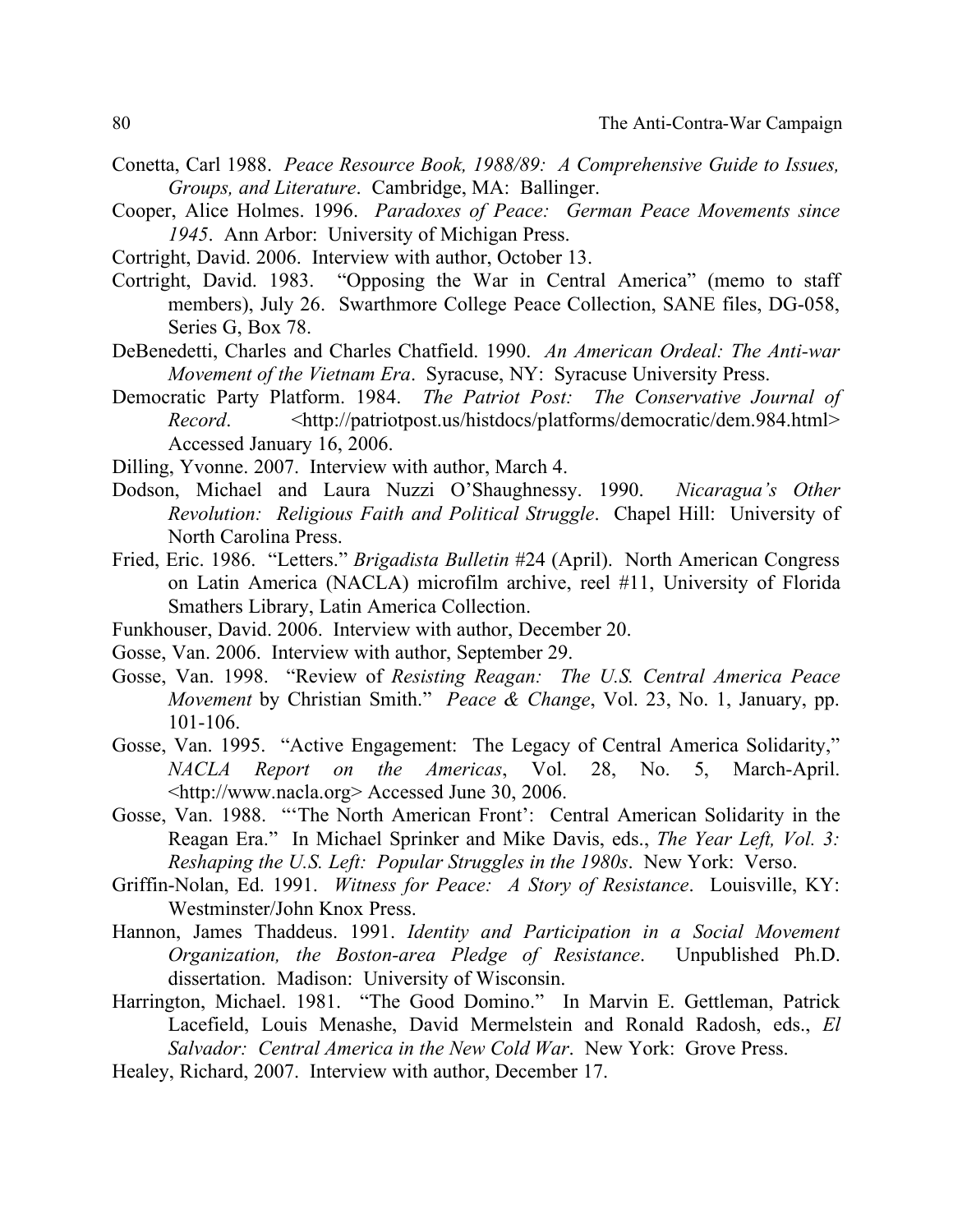- Hellman, Judith Adler, 1997. "Annual Essay on Social Movements: Revolution, Reform, and Reaction." *NACLA Report on the Americas*, Vol. 30, No. 6, May/June. <http://www.nacla.org> Accessed June 30, 2006.
- Hoffman, David and George Lardner, Jr. 1982. "Hill Panel to Disclose Criticism of Intelligence on Central America." *Washington Post*, September 22, p. A3.
- Horton, Lynn. 1998. *Peasants in Arms: War and Peace in the Mountains of Nicaragua, 1979-1994*. Athens: Ohio University Center for International Studies.
- Inter-Religious Task Force on Central America (IRTFCA). 1984. *Peacemaking II: U.S. Religious Statements on Central America*. New York: IRTFCA.
- Kavaloski, Vincent C. 1990. "Transnational Citizen Peacemaking as Nonviolent Action." *Peace and Change*, Vol. 15, No. 2, April, pp. 173-194.
- King, Wayne. 1987. "Thousands Protest U.S. Policy in Central America." *New York Times*, April 27, p. A32.
- Kleidman, Robert. 1993. *Organizing for Peace: Neutrality, the Test Ban, and the Freeze*. Syracuse, NY: Syracuse University Press.
- LeoGrande, William M. 2006. Interview with author, Washington, DC., May 23.
- LeoGrande, William M. 1998. *Our Own Backyard: The United States in Central America, 1977-1992*. Chapel Hill: University of North Carolina Press.
- LeoGrande, William M. and Philip Brenner. 1993. "The House Divided: Ideological Polarization over Aid to the Nicaraguan 'Contras.'" *Legislative Studies Quarterly*, Vol. 18, No. 1, February, pp. 105-136.
- Membreño Idiáquez, Marcos. 1997. "Whither U.S. Solidarity with Nicaragua?" *Envío*, No. 189, April. <http://www.envio.org.ni/articulo/2002> Accessed March 17, 2008.
- Mohr, Charles. 1983. "Salvadoran Rebels Reported to Get Little Arms Aid." *New York Times*, July 31, p. A1.
- Muste, A.J. 1967 (originally 1928). "Pacifism and Class War." Reprinted in Nat Hentoff, ed., *The Essays of A. J. Muste*. Indianapolis: Bobbs-Merrill.
- Nepstad, Sharon Erickson. 2004. *Convictions of the Soul: Religion, Culture, and Agency in the Central American Solidarity Movement*. New York: Oxford University Press.
- Nepstad, Sharon Erickson. 2001. "Creating Transnational Solidarity: The Use of Narrative in the U.S.-Central America Peace Movement." *Mobilization: An International Quarterly*, Vol. 6, No. 1, Spring, pp. 21-36.
- Nepstad, Sharon Erickson. 1997. "The Process of Cognitive Liberation: Cultural Synapses, Links, and Frame Contradictions in the U.S.-Central America Peace Movement." *Sociological Inquiry*, Vol. 67, No. 4, pp. 470-487.
- Nepstad, Sharon Erickson. 1996. *Nicaragua Libre: High-Risk Activism in the U.S.- Nicaragua Solidarity Movement*. Unpublished Ph.D. dissertation. Boulder: University of Colorado.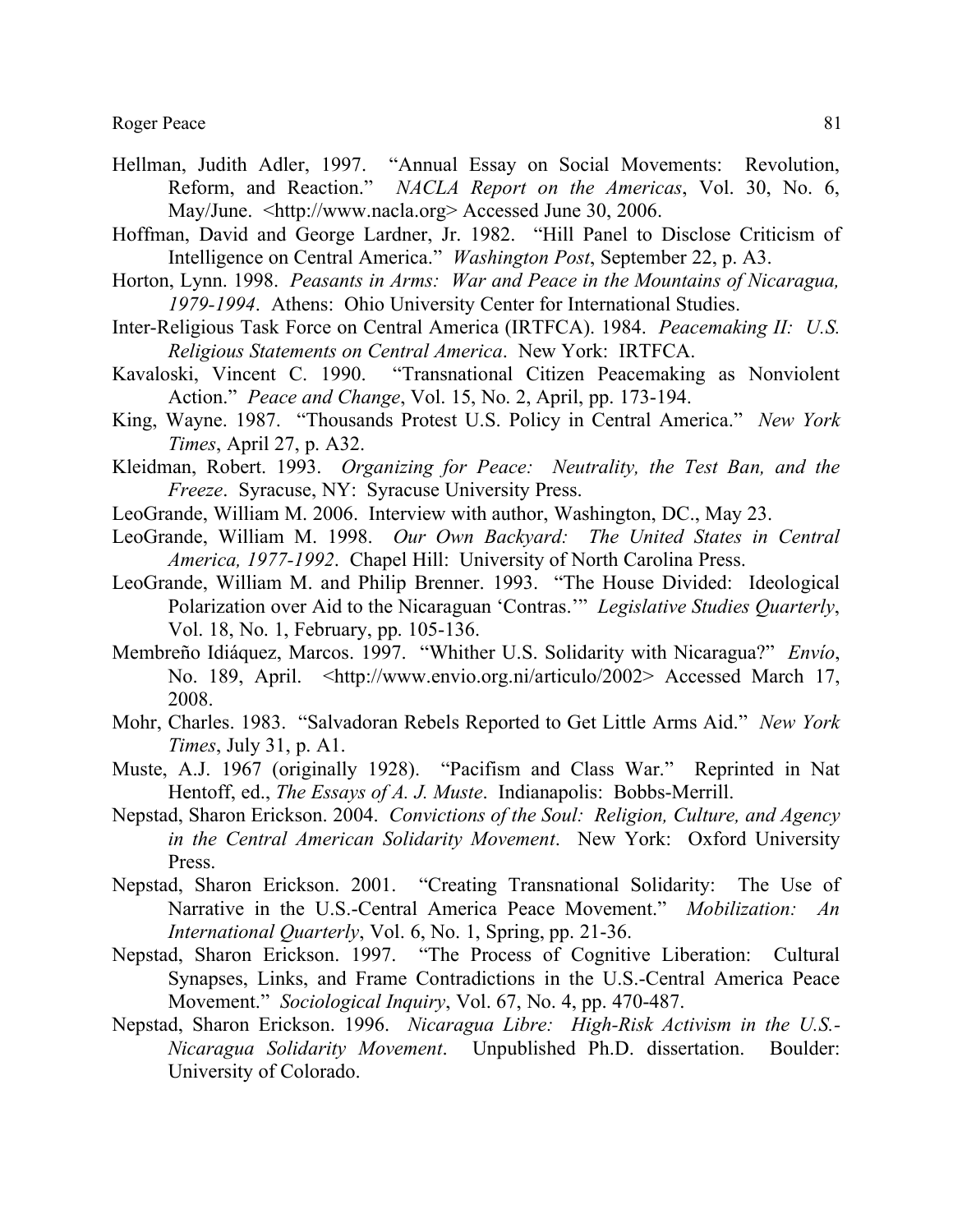- Nepstad, Sharon Erickson and Christian Smith, 1999. "Rethinking Recruitment to High-Risk/Cost Activism: The Case of Nicaragua Exchange." *Mobilization: An International Quarterly*, Vol. 4, No. 1, April, pp. 25-40.
- Nicaragua Network. 1979. "Declaration from the National Conference on Nicaragua," February 24-25. Wisconsin Historical Society. Nicaragua Network files, Box 3.
- North, Oliver. 1993. "U.S. Political/Military Strategy for Nicaragua," July 15, 1985. In Peter Kornbluh and Malcolm Byrne, eds., *The Iran-Contra Scandal: The Declassified History*. New York: New Press.
- Omang, Joanne. 1984. "Catholic Groups Differ With Pope Over Nicaragua." *Washington Post*, July 23, p. A1.
- Peace, Roger. 1994. "Directions for the U.S. Peace Movement." In Robert Elias and Jennifer Turpin, eds., *Rethinking Peace*. Boulder, CO: Lynne Rienner.
- Peri, Peter and Caryle Murphy. 1983. "Opposing Groups Air Latin America Views at Vietnam Memorial." *Washington Post*, July 3, p. A1.
- Quixote Center. 2006. "Quest for Peace 20<sup>th</sup> Anniversary Celebration: An Interactive History of the Quest for Peace." *Quest for Peace News*, No. 68, June.
- Quixote Center. 1986. "Quest for Peace National Tally Report—December 15, 1986." Hyattsville, MD: Quixote Center.
- Reagan, Ronald W. 1986. "Address to the Nation on the Situation in Nicaragua," March 16. *The Public Papers of President Ronald W. Reagan*, Ronald Reagan Presidential Library. <http://www.reagan.utexas.edu/archives/speeches.htm> Accessed June 30, 2007.
- Reed, David. 1986. "U.S. Estimates War in Central America." *Coalition Close-up*, Vol. 8, No. 3, Fall, pp. 2-3.
- Republican Party Platform. 1980. *The Patriot Post: The Conservative Journal of Record*. <http://patriotpost.us/histdocs/platforms/republican/rep.980.html> Accessed April 3, 2006.
- Ryan, Charlotte. 1991. *Prime Time Activism*. Boston: South End Press.
- Ryan, Charlotte. 1989. "Framing a Message: Nicaragua Comes to New Bedford." In John Tirman, ed., *Annual Review of Peace Activism*. Boston: Winston Foundation for World Peace.
- Scallen, Pat. 1992. *The Other Americans: U.S. Solidarity Workers in Sandinista Nicaragua.* Unpublished M.A. thesis. New Orleans: Tulane University.
- Schaefer, David. 1988. "Protesters Hit Streets Over U.S. Troop Move." *Seattle Times*, March 19, p. A1.
- Sobel, Richard. 1993. *Public Opinion and U.S. Foreign Policy: The Controversy over Contra Aid*. Lanham, MD: Rowman and Littlefield.
- Solo, Pam. 1988. *From Protest to Policy: Beyond the Freeze to Common Security*. Cambridge, MA: Ballinger.
- Smith, Christian. 1996. *Resisting Reagan: The U.S. Central American Peace Movement*. Chicago: University of Chicago Press.